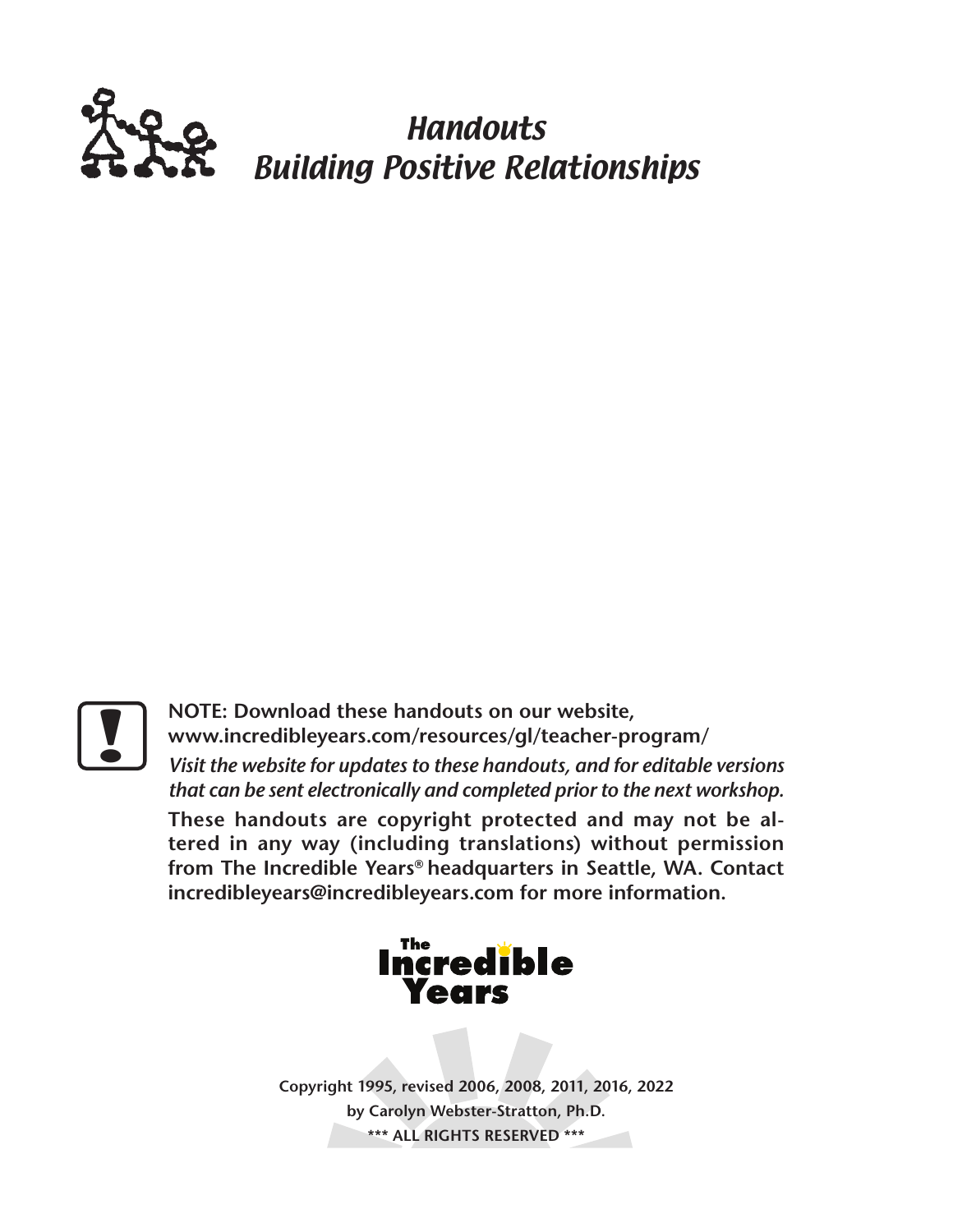## Building Positive Relationships With Children

## Suggested Activities for the Month

### TO DO:

- Develop a behavior plan for changing a child's negative reputation in your classroom and strengthening your relationship.
- Pick some strategies to promote your positive relationships with your students.
- Set some goals to build your relationships with the parents of students in your classroom.
- Look for opportunities to promote your students' sense of responsibility in the classroom.



Chapters One, Two, and Fourteen from *Incredible Teachers* book.

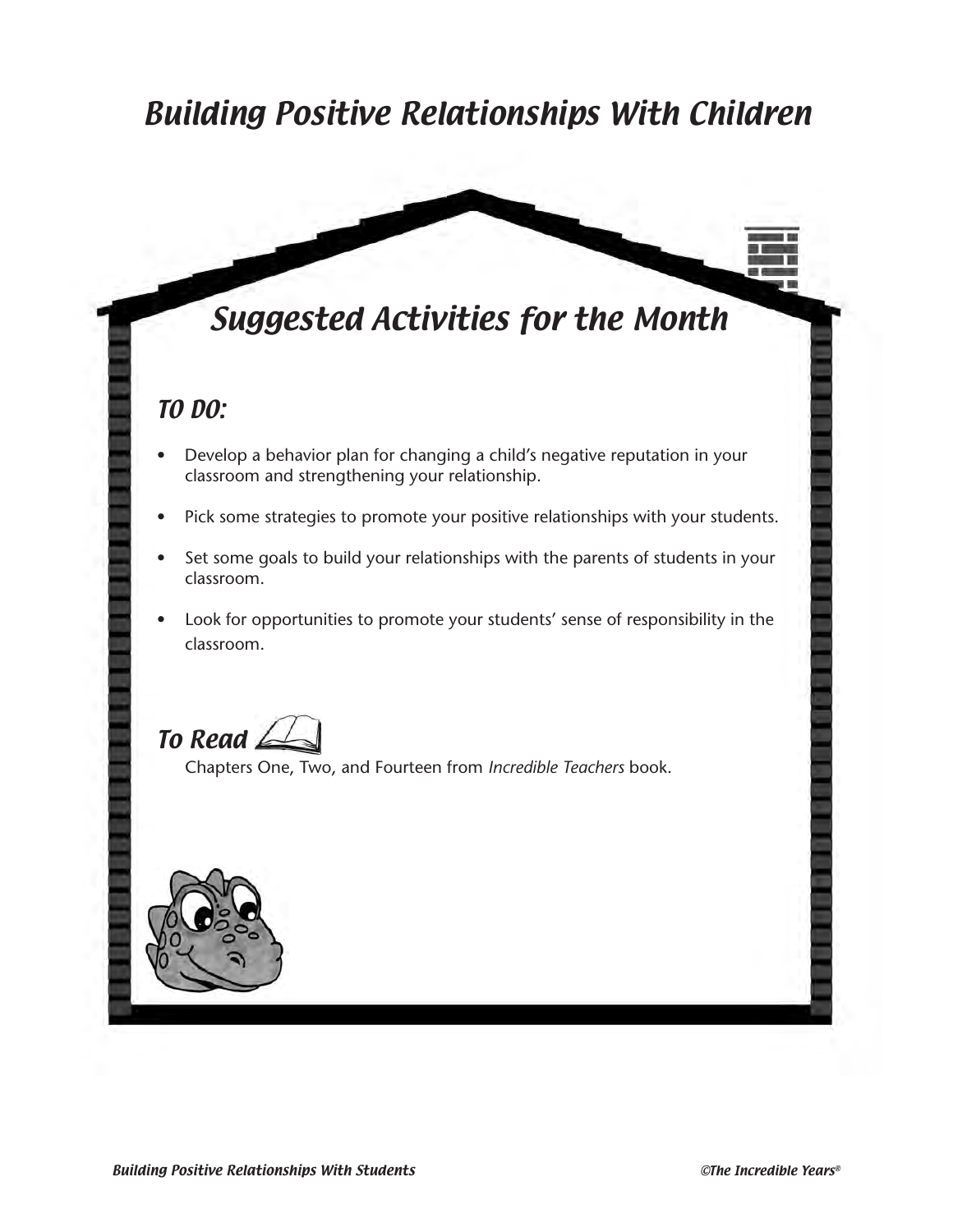### **Sample Interest Survey Letter Regarding Student's Interests**

Dear Parents,

Welcome to First Grade! I am excited to get to know your child and looking forward to working with you over the next year to support your child's education. In order to get a "jump start" in developing a relationship with your child you can help me by filling out the following information and returning it to me as soon as possible. Knowing what activities and interests your child has helps me to develop curriculum that is exciting and meaningful for your child. Knowing areas you perceive as more difficult for your child helps me to stretch and encourage your child in new areas or places s/he might be tempted to avoid. Thanks for your help. Parents are the most important people in a child's life, and we need to work together for the benefit of your child. With home and school working together I know that each and every student can have the most successful year yet.

Child's Name:

Areas I see as strengths for my child: (academic or social)

Areas I see as more difficult for my child: (academic or social)

What I hope my child will learn this year:

My child's interests are: (include favorite magazines, toys, activities, outings, play acting, math, art, computer time, sports, etc.)

Things my child perceives as especially rewarding: (e.g., special privileges, leadership roles, special food, stickers, baseball cards, movies, etc.)

Things about my child that are special: (include pets, siblings, clubs, grandparents or other people involved closely with your child)

## **Looking forward to a great year!**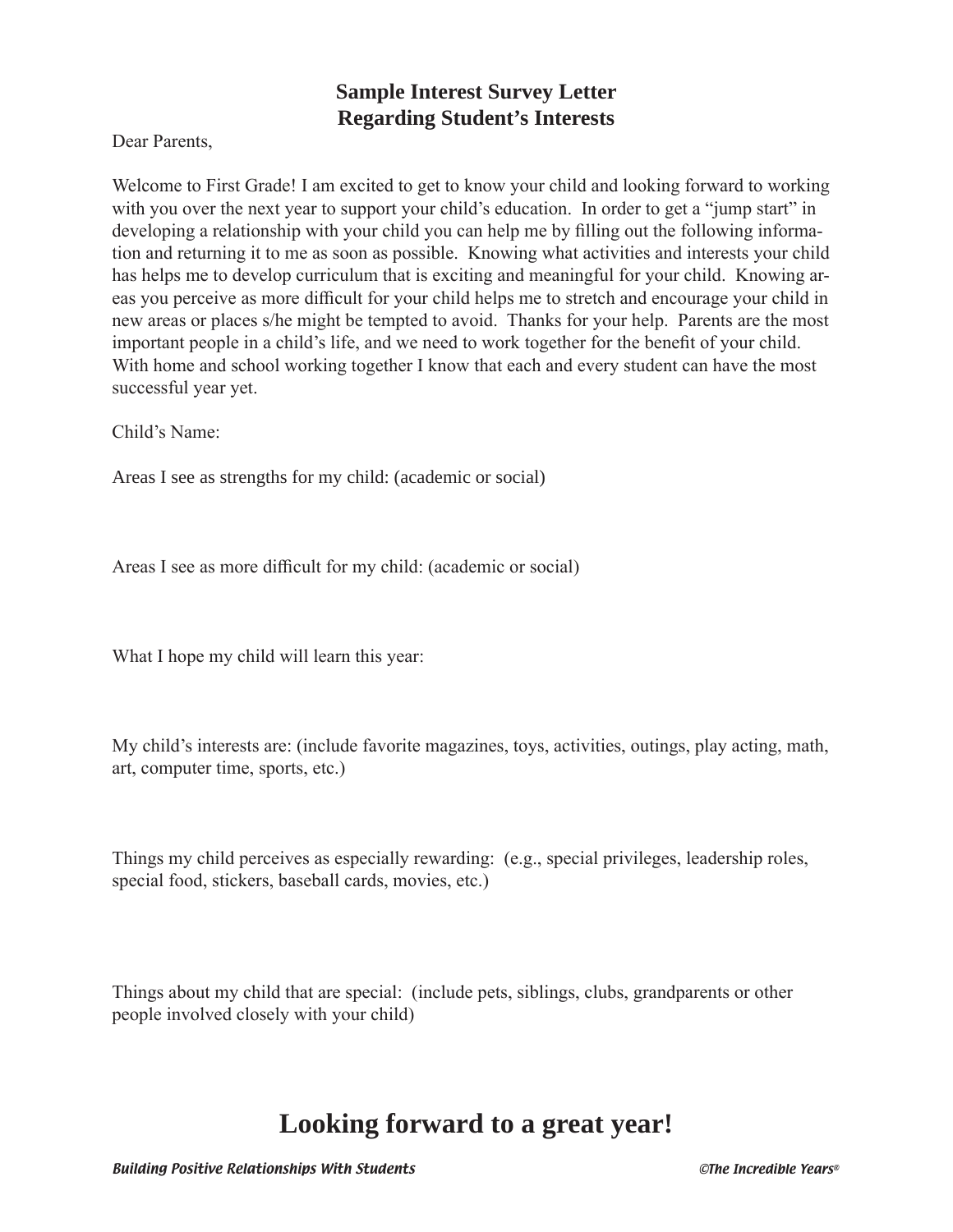### Blackboard Notes Points to Remember about Building Positive Relationships with Students

#### **Show students you care by:**

- Giving them a personal greeting each day when they arrive
- Asking about their feelings e.g., dialogue journals
- Asking about their life outside of school e.g., listening bear
- Listening to them
- Eating in the cafeteria occasionally with students
- Recognizing birthdays in some way
- Sending cards and positive messages home, e.g., happygrams
- Finding out about their hobbies and special talents, e.g., interest surveys
- Making home visits
- Sharing something personal about yourself
- Spending time playing with them at recess or during free classroom time
- Establishing positive relationships with every child regardless of their academic or social abilities
- Getting to know their parents through home visits and classroom meetings
- Calling parents periodically to report their child's success or accomplishments

#### **Show students you believe in them by:**

- Identifying negative self-talk
- Promoting positive self-talk
- Communicating your belief they can succeed
- Making "I can" cans out of empty juice cans and drop strips of paper in them on which students have written skills they have learned, e.g., math facts, spelling words, sharing with others, helping. (This is also useful to show parents the child's progress.)
- Making phone calls to students to applaud their special efforts or accomplishments
- Helping every child in the classroom to appreciate other's special talents and needs
- Following their lead, listening carefully to their ideas and being an "appreciate audience" at times

#### **Show students you trust them by:**

- Inviting students to help with daily tasks and classroom responsibilities
- Offering curriculum choices
- Encouraging collaboration among students
- Encouraging students to help each other
- Sharing your thoughts and feelings with them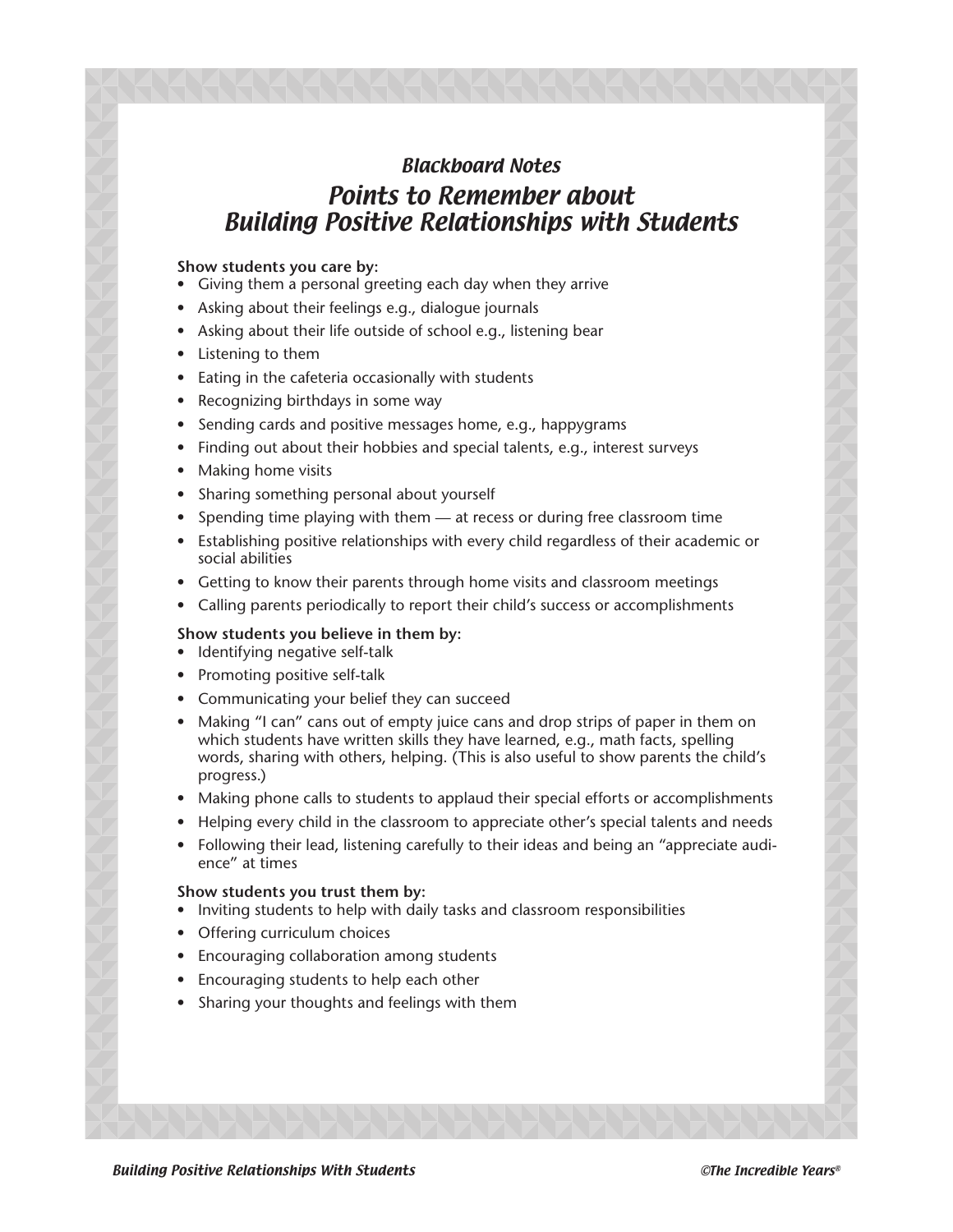# Helping Your School Become "Bully Proof"

*Carolyn Webster-Stratton, Ph.D.* 

Carl, aged 8 years, is hyperactive, impulsive and inattentive. He fidgets constantly in class, rocking back and forth in his chair, his hands and feet always moving. He often mumbles to himself in an effort to focus on the teacher's directions. His teacher finds his body movements distracting and is critical of his failure to follow through on directions. He is regularly teased and jeered at because of his "odd" behaviors. Few of his peers will play with him. At recess, he is isolated, barred from participating in group games. A small group of older boys once made a game of taunting him, calling him names and pushing him around. Another time they attacked him on the way home from school and tied him up, calling him their "pet monkey." Recently at school he has started to become verbally abusive with younger children.

Mary frequently comes to school smelling like feces, for at the age of 7, she still messes in her pants. She is ashamed about this problem and is always anxious lest it occur at school. At recess and lunch time, she is ridiculed by other children. They call her a "baby" and tell her she is stupid. She has never been invited to participate in group games with the other girls in her class, nor has she ever been invited to a classmate's birthday party. She is often found alone in a corner of the playground. In conflict situations, she cries easily and withdraws.

Robbie, aged 6 years, is sent to the principal's office by his teacher almost daily for inappropriate language and unruly behavior, both of which disrupt classroom work. On the playground he frequently starts fights with other children. Nevertheless, he seems to have a small cadre of peers who follow him around, are attracted to his self-confidence and excited by his bravado and bold language. Robbie has been sent home from school several times for aggressive behavior; each time he receives severe spankings from his father for his misbehavior. Robbie's father is an alcoholic and on several occasions when drunk he has verbally and physically abused Robbie's mother. Robbie has witnessed this violence. Robbie's mother is frequently depressed and withdrawn. Perhaps as a result, she seems unconcerned about Robbie's schoolwork and behavior and rarely communicates with his teacher. Frustrated with Robbie's behavior, Robbie's teacher is critical of his parents' apparent lack of concern.

#### What is bullying and why does it occur?

A person is being bullied or victimized when he or she is exposed, repeatedly and over time, to negative actions on the part of one or more other persons. (Olweus, 1993)

Bullying among children is one of those hidden areas of social interaction, like physical and sexual abuse, that has thrived because of secrecy on the part of those involved and neglect on the part of professionals. Most bullying occurs at school and most of it is hidden from school staff. Out of a combination of shame and fear of retaliation, victims will rarely report the bullying incident. They also may not want to admit to difficulties at school for fear of worrying their parents, especially if their family is under stress or has experienced some trauma.

Bullying is defined as repeated attacks-physical or verbal-upon someone who has less power by someone who has more power, either by virtue of physical strength, age, social status or sheer numbers. This definition distinguishes the bully both from the child who may occasionally hit or call another child names, but does not do this to the same person repeatedly and over time, and from the child who attacks another child of approximately the same psychological and physical strength. Bullying may be overt (direct, obvious) or covert (indirect, hidden). Covert bullying includes spreading rumors, social ostracism, and manipulation through friendships. It is a problem that may cause long-term damage to the victim and bully alike. In the scenarios described above, the children are victims of bullying at school-Carl experiences overt physical bullying, and both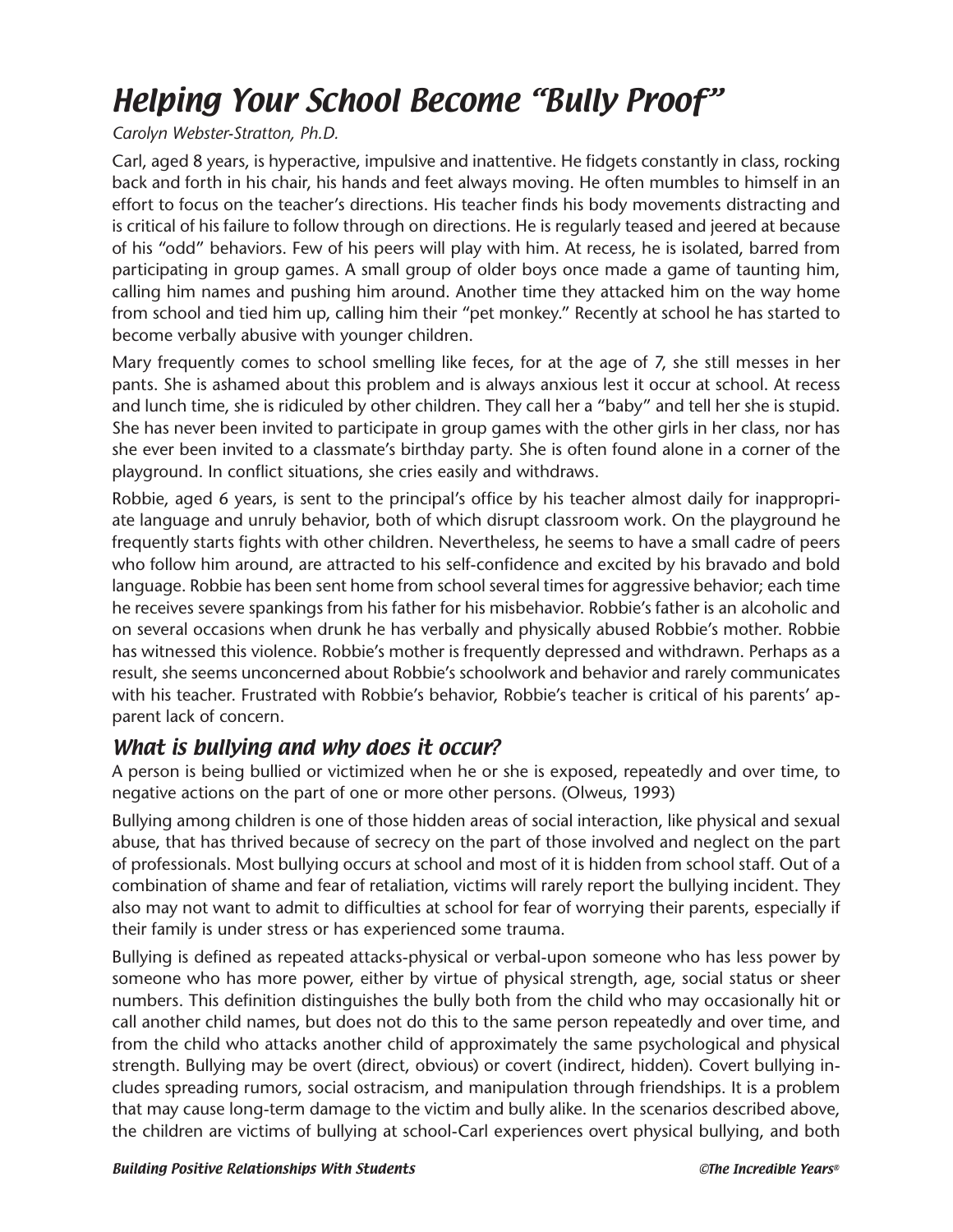experience overt verbal bullying as well as covert forms of bullying, including social rejection. Both types of bullying can be equally destructive to children's well being, though in different ways; moreover, they are interrelated and often occur together in the same relationships.

Surveys have indicated that as many as 15% of school children–1 out of 7 students-are occasionally involved in bully/victim problems; 3% of children report they are bullied once per week or more often (Olweus, 1993). The frequency is higher for children in elementary school (kindergarten to grade 5) than for children in middle school, especially for physical bullying. Boys are more likely to experience overt forms of bullying and girls more indirect forms of bullying. Evidence suggests that boys are more likely than girls to be either victims or bullies (Olweus, 1993). The most common situation is for a group of two or three students to repeatedly harass one individual.

Recent research (e.g., Boulton & Smith, in press; Farrington, in press; Olweus, 1978; Perry, Kusel, & Perry, 1988) suggests that certain personality characteristics may put children at increased risk for being bullied. Typical victims are often more anxious and insecure than their peers. They are likely to be more cautious, sensitive, and quiet; they may suffer from low self-esteem, and have a negative view of themselves and their situation. When attacked by other students, they usually will cry and withdraw rather than retaliate. They may perceive themselves as failures for being unable to handle their problems; they may feel stupid and ashamed of this, and may even come to think they deserve the bullying. Victims sometimes find when they report bullying to adults, they are ordered to "stand up for themselves," further reinforcing their guilt and self-concept of social incompetence. Although they may have a positive attitude toward schoolwork, they have a negative view of their ability to form friendships. It is typical for them to be without a good friend in class. Traits associated with victimization are, for boys, smaller than average size, less than average physical strength, perceived lack of physical attractiveness, and poor communication skills. There is a second category of victim, the so-called "provocative" victim. These children have both anxious and aggressive behavior patterns, and are sometimes hyperactive and impulsive. Their aggressive, disruptive behavior "provokes" other children into bullying behavior. It is important to realize, however, that this type of victim does not cause the bullying and is in no way responsible for it, although he or she can be made aware that bullying is a possible response to his or her aggression.

Typical bullies have a strong need to dominate others and to control social interactions (Olweus, 1978; Pulkkinen & Tremblay, 1992). They are often as aggressive toward adults as well as peers. Bullies may be impulsive as well. Physical strength and a confident appearance are associated traits, along with a positive self-image. They often have well-developed communication skills so that they are slick at talking their way out of trouble. Insensitive and lacking in empathy, they may even feel their victims deserve their treatment. If they have been reared in a home where the atmosphere is primarily negative, they may have a hostile attitude toward their surroundings, including school, and toward authority figures. Bullying may be only one aspect of a general pattern of antisocial behavior. Furthermore, bullying during the elementary years is a predictor of delinquency later in adolescence. There is a second category of bully, the more passive bully, the follower or "henchman." These children do not take the initiative in bullying but participate on the sidelines. They may support the bullying by jeering or laughing at the victim, cheering the bully on, or engaging in the name calling and exclusion, even though they may wish the bullying wasn't happening.

Research on bullying suggests that family factors are of considerable significance in the development of the personality of the child who bullies as well as the child who is at risk for being bullied (e.g., Loeber & Stouthamer-Loeber, 1986; Olweus, 1980). The victim often enjoys a secure home life and close relationships within the family. He or she may feel insecure about meeting parental expectations. Bullies, on the other hand, are likely to come from problematic homes characterized as lacking in warmth, with a low level of home supervision and monitoring. Studies have found that parents of bullies are likely to be overly punitive and use physical violence as their method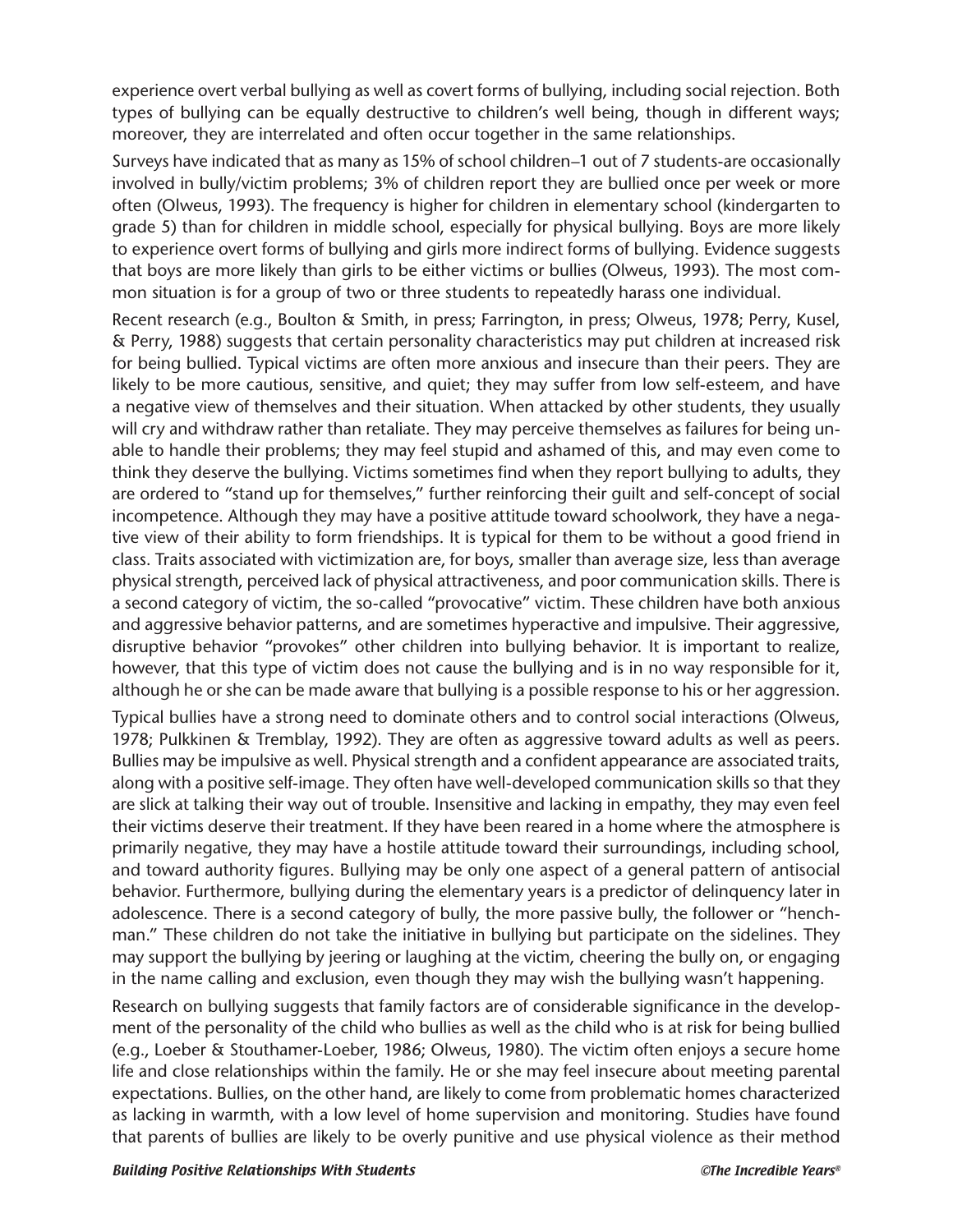of discipline. There is an increased frequency of alcoholism and drug abuse in the family and a greater likelihood that such children have witnessed spouse abuse. They may have been rejected by a significant adult. Another commonly associated parenting style is the parent who is permissive towards his or her children's behavior, including aggression, and has failed to set appropriate limits or consequences when aggression occurs. Too little involvement, too much freedom, and violence in the home are key contributors to the low self-esteem, low empathy skills and escalating aggression that create a bully.

It must be emphasized that family factors, although important, cannot account for all cases of bullying. Bullies and victims do not always come from the types of families described above. The temperament of the child also plays a part in the development of what psychologists refer to as "aggressive reaction pattern" or bullying (Olweus, 1980). Aggressive children have been shown to be more likely to be impulsive, hyperactive, inattentive, distractible, and irritable-temperamental traits which make it more difficult for them to learn problem-solving and appropriate social skills. They turn to bullying because they lack the skills for dealing appropriately with social situations.

The conditions at school also have a role in accounting for bullying-specifically the degree of supervision during recess and other breaks (Olweus, 1993). Research has found a clear negative association between "teacher density" and the amount of bullying-that is, the greater the number of teachers supervising at recess or other breaks, the lower the incidence of bullying. Studies where students have been interviewed about teachers' responses to bullying have indicated that both the bully and the victim felt that teachers did little to stop the problem. This perception led them to conclude that teachers were unconcerned-that they would be allowed to continue their behavior.

#### What to do?

Every child has the right to an education free of aggression and humiliation. No child should be afraid to go to school for fear of being bullied, and no parents should have to worry about their child being bullied. This means that no child should be allowed to bully another child. If a child is prone to bullying, he or she should be provided with the kind of guidance and constraints that will teach him or her to be a responsible member of the school community, and he or she should be held accountable for any bullying by having to face consequences. What steps should be taken to ensure this?

**1. Establish school policy and programs.** School policy has a vital role in preventing bullying and helping children who become involved in bullying incidents. School policies should communicate a clear message to students, parents and teachers that bullying will not be tolerated and will be handled firmly. Policies should clearly set forth the rules and specify what will happen if the rules are broken. Since victims may be afraid to bring up their experiences with bullying for fear of retaliation from the bully, the school should set up a procedure enabling students to call the school counselor anonymously. The counselor can encourage the child who is victimized to also talk with his or her teacher and parents, and can involve relevant persons in providing help for the victim.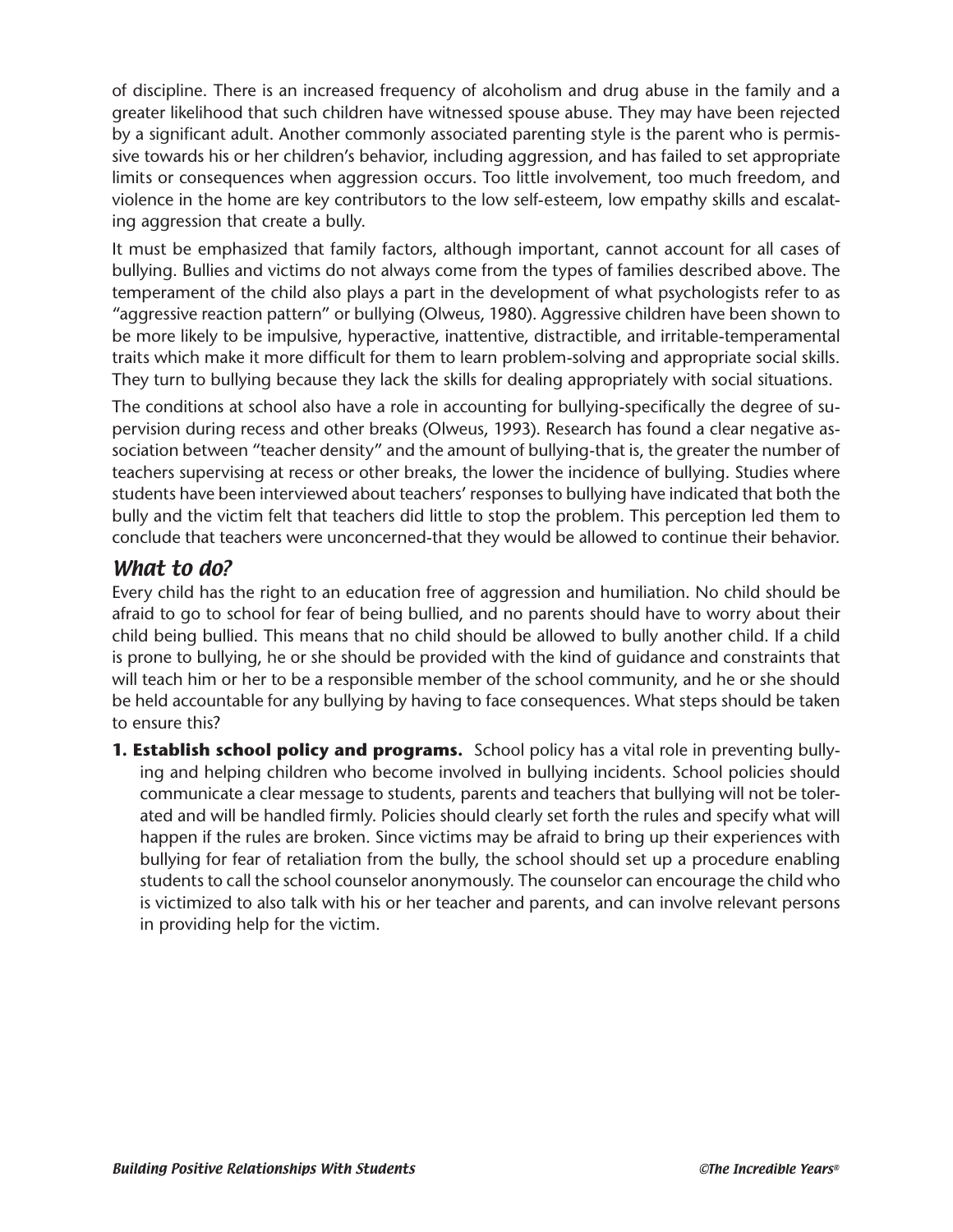The school has an important role in educating families about the meaning of bullying-both for the bully and the victim. This educational effort can take place through the use of special workshops and through regular PTA meetings. Bullying is a multifaceted problem rooted in a variety of interrelated factors such as the child's temperament, social behavior, communication skills, level of self-esteem, and self-confidence, in addition to family, school and societal influences. Rather than blaming some single source such as society, the family or the child, schools can be proactive, focusing on preventing bullying regardless of the factors which may have contributed to the problem in the first place.

The school should provide comprehensive training to help prevent as well as treat the socialization difficulties that lead to bullying. This training needs to go beyond individual teachers' efforts with individual students; it should be part of an effort involving the entire school. Supportive education and training in social skills, problem solving, empathy training and esteembuilding address the root causes of bullying and have long-term payoffs for the school.

**2. Educate teachers and parents in the early signs of possible bullying.** Early detection of bullying is an important aspect of prevention. Everyone in the school community needs to be made aware of the indicators that a child may be falling into a victim role or developing into a bully. Here are some of the signs:

#### Signs of Falling Into a Victim Role

- Reported incidents of being the object of derogatory remarks
- Repeated experiences being made fun of, laughed at, degraded, belittled
- A pattern of being dominated by others
- Getting pushed, shoved, punched, hit, or kicked and being unable to defend oneself adequately
- Having books and/or money taken, damaged or scattered around
- Having bruises, cuts, torn clothing with no explanation
- Being excluded from peer group activities at recess or during breaks
- Being the last to be chosen for team activities
- Hovering near teachers during recess or breaks
- Difficulty speaking up in class
- Appearing anxious or insecure at school
- Reluctance to go to school
- Being a loner–having no close friends
- Never inviting classmates home after school, or never being invited over to others' homes or to parties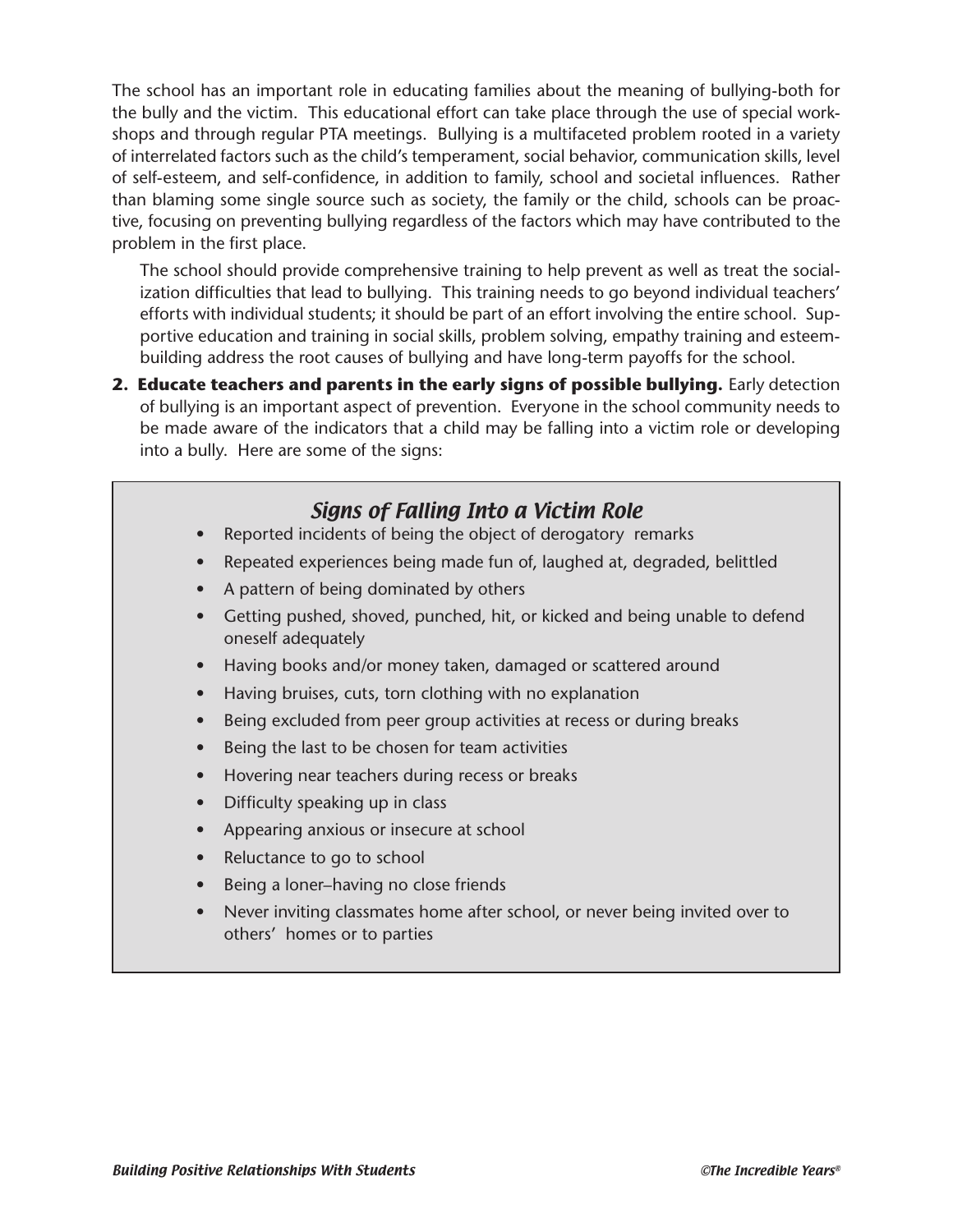### Signs of Becoming a Bully

- generally negative attitude and oppositional toward school authority figures and parents
- high frequency of antisocial behaviors such as lying, stealing, swearing, hitting
- having a tough "bravado" demeanor
- having a strong need to dominate others by threats or bragging about one's physical prowess
- having difficulty following the rules and tolerating delays or refusals
- repeatedly taunting, teasing, name calling
- low empathy for others and a refusal to assume responsibility for one's actions
- associating with other antisocial peers
- **3. Establish conditions at recess and other breaks that discourage bullying.** Most bullying at school occurs during recess or other breaks. Schools and teachers need to be sure there is adequate supervision during recess and other breaks (lunch time, bathroom breaks) so that bullying cannot occur. Schools with higher teacher density during recess have lower levels of bully/victim problems. However, simply increasing the presence of teachers during these times is not enough; teachers must know how to intervene early, quickly and effectively in bullying situations and must be ready and willing to do so. Teachers and staff may need to cue themselves to identify bullying for what it is. Even if there is only a suspicion that bullying is taking place, it should be acted upon. Rather than thinking, "They're just goofing around," "It's all in fun," or, "He's not trying to be mean," the teacher's guiding rule should be, "Better to intervene too early rather than too late." A consistent response from teachers and playground supervisors gives students a clear message that bullying is not acceptable and that those in charge will always take the side of the victim or potential victim. Potential bullies need to know that power (i.e., the school authorities, teachers, parents) will always be used to protect the potential victim.

#### A teacher who observes bullying needs to intervene by:

- imposing a consequence on the bully (whatever is specified by school policy).
- speaking on behalf of the victim and modeling an assertive response.
- reporting the incident to the classroom teacher and parents of the students involved.

The school schedule and the school environment can be set up in such a way as to discourage bullying. Since a good deal of bullying takes the form of older children being aggressive against younger and more vulnerable children, schools should try to schedule recess at separate times for older and younger students and for special education students. Furthermore, since bullying tends to occur more frequently in certain parts of the playground and in bathrooms, these areas should receive extra monitoring. A well-equipped and attractive outdoor environment can help reduce bullying by inviting more positive activities.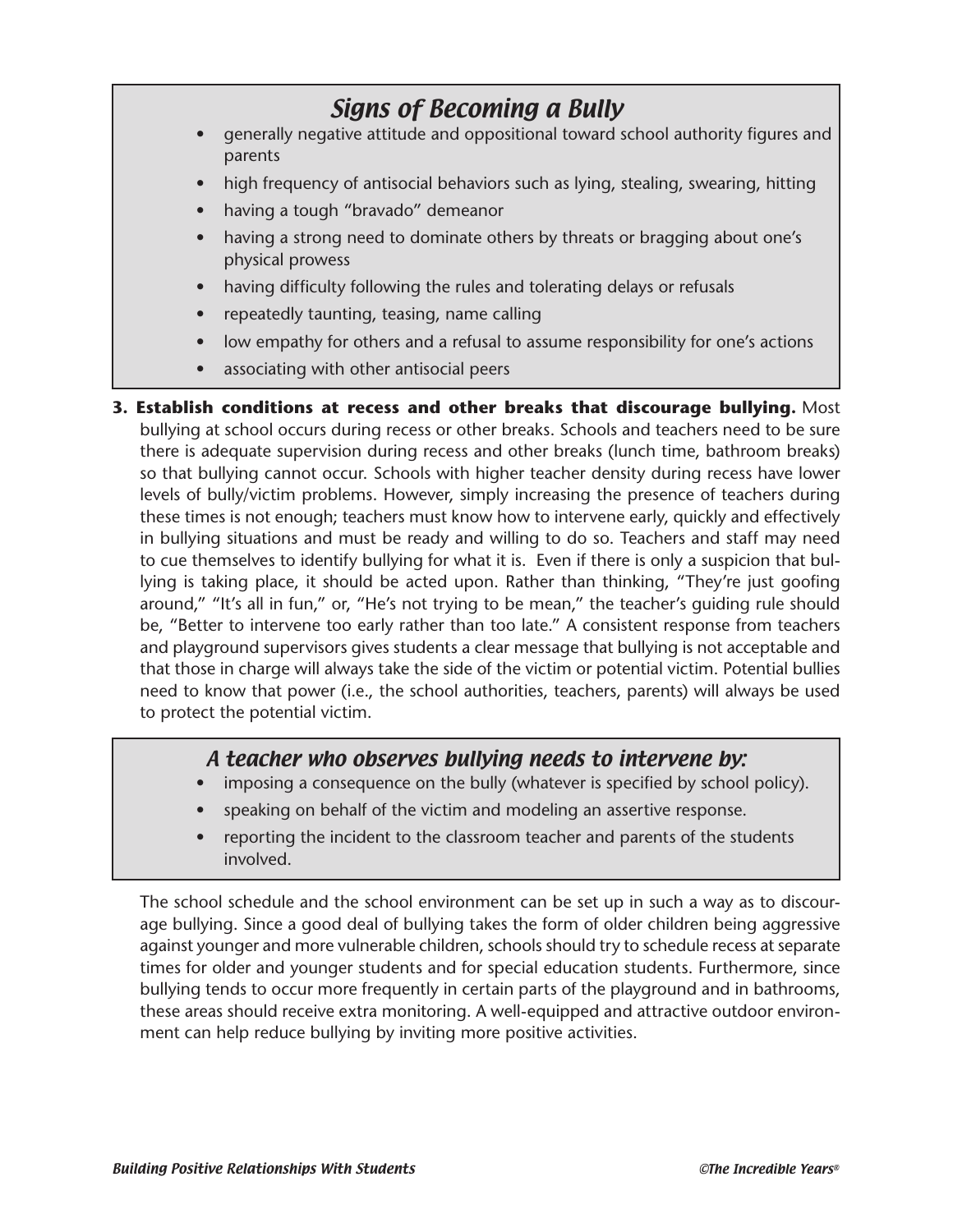- **4. Teachers need to have clear class rules about bullying and regular classroom discussions about these problems.** Along with school-wide policies and programs, individual classrooms can be a place for education about bullying. The school rules about bullying should be explained and posted for all to see. For example, the following three rules set clear standards regarding overt and more covert forms of bullying:
	- 1. Bullying of other children is not permitted.
	- 2. Students will try to help children who are bullied.
	- 3. Students will include students who are often left out.

Students should be praised for following the rules; in particular, students who are easily influenced by others should receive appreciation for not reacting aggressively.

It is important for teachers to have regular discussions in class about bullying. These discussions should be held regularly (e.g., once a week), perhaps with students sitting in a circle on floor. In these class meetings teachers can clarify and reiterate the consequences of breaking the rules. They can read stories about bullies and victims where the bully is presented as anxious and insecure beneath a tough surface and where students learn to empathize with the victim. In addition to stories, role playing is an effective way of eliciting feelings and ideas. Concrete examples from the classroom and playground should be used to help students think of ways they can counteract social isolation and stop bullying. It is important to discuss verbal bullying and covert bullying so that students realize that even passively observing from the sidelines is being an accomplice to the bullying. Students can then be prompted to discuss how they can help a child who is being victimized, rather than standing on the sidelines.

Because students feel that if they tell the teacher about a bullying incident they will be perceived as tattlers, teachers need to counteract this attitude by telling students that reporting bullying is following the school's rules. Moreover, tattling on behalf of another child who needs help can be defined as being compassionate and sensitive to the feelings of the weaker child. The goal is to have students understand that both victims and bullies need help, and that only if incidents are reported will that help be forthcoming. For instance, suppose that a student is frequently ostracized by the other students at recess. The teacher could use puppets to act out the situation. One puppet, Bert, keeps telling the other puppet, Ernie, that he can't play with him and his friends. Sometimes he even calls Ernie nasty names. The teacher says to her students, "What should Ernie do when Bert tells him to go away and calls him names?" She encourages them to come up with many possible solutions. She then asks, "What would you do if you saw Bert telling Ernie to go away and calling him names?" They come up with a list of possible actions, and the teacher helps them think through (as a group) the consequences of each action. In order to address the issue of "tattling," she includes the question, "What would happen if you told the teacher that Bert bullied Ernie?" After exploring all the possible outcomes of reporting, she goes on to ask, "What else could you do besides tell the teacher?" In this way the teacher not only gives the students a repertoire of responses to bullying, she also develops their capacity for problem-solving and, by exploring the issue in a group, defuses students' fears of being perceived as "tattlers."

Cooperative learning activities in the classroom, where students work in small groups, also help prevent bullying. It is important that the teacher split up the more aggressive children and put them in different groups with assertive, socially skilled students (who will not accept bullying) and not with victims. Students who are isolated or who tend to be victimized should be placed with positive, friendly students. Carefully planned cooperative group activities, where the focus is on the performance of the entire group, create mutual positive dependence among group members and by extension a feeling of cohesiveness in the whole classroom.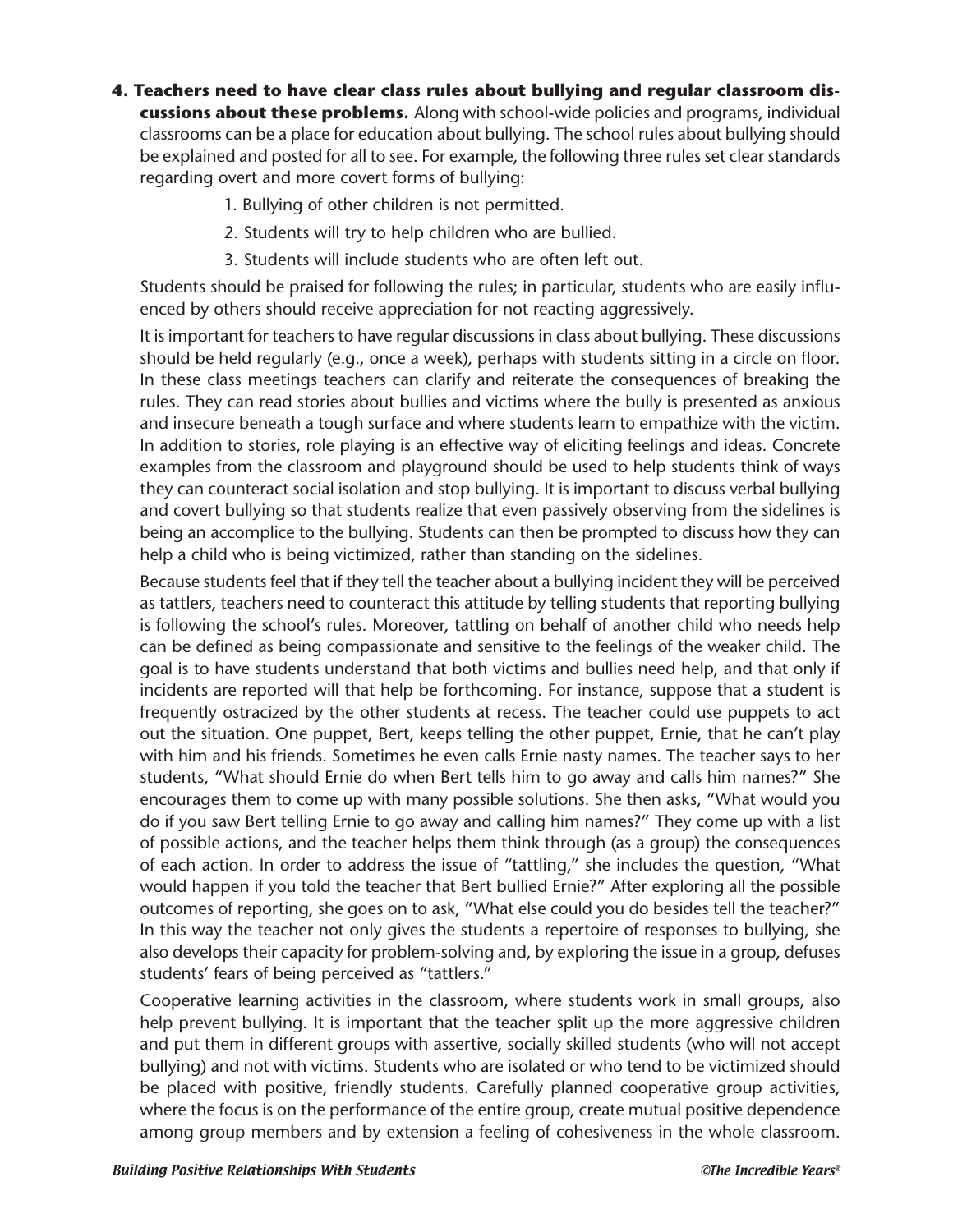When each member of the group is given responsibility for every other member's learning of the prescribed task, students begin to feel responsible for each other, an attitude which is contrary to that of the bully or the passive bystander.

**5. Special intervention for victims.** The goals of intervention for victims are to build children's self-confidence, to rebuild their sense of security at school, and to establish a feeling of being accepted or, ideally, liked by at least one or two classmates. Teachers can pair up victimized children with more popular children and foster friendship opportunities. They can also give these children extra attention.

Another aspect of intervention with victims is teaching them the importance of letting their teacher and parents know about incidents of bullying. Often children will not want to tell adults for fear of getting the tormentor in trouble and then experiencing retaliation. They may even convince their parents not to tell the teacher. They need to be helped to understand that in the long run this secrecy is more harmful to them because it allows the bully's behavior to continue. Children who are victimized need to learn to report incidents. Teachers and other school authorities, for their part, need to give the victim the message that it is not his or her fault for being harassed. They need to assure children that they will get adequate protection against retaliation or continued harassment from bullies.

It is also important that the victim learn to avoid the aggressor when possible as well as to know how to stand up to bullying-with assertiveness, not aggression. Research has also shown that bullies don't continue bullying children who respond assertively to their efforts to control or isolate them. Teachers can model this assertive behavior for the child. For example, when an incident occurs on the playground the teacher might say to the child who has been bullied, "Tell Robbie that it feels scary to be hit, you don't like being hit and not to do it again." During class the teacher can also present role-play scenarios where one child is bullying another child and have the children practice assertive responses. During these role plays children can also be prompted to talk about the victim's feelings of humiliation, helplessness and worthlessness.

**6. Special intervention for bullies.** The goal of intervention for bullies is to stop the bullying. This involves teaching social skills and nonviolent methods of expressing feelings and resolving conflict. It also involves increasing their empathy for others and their acceptance of children who are different.

Intervention begins with clear limit-setting-the message that bullying will not be tolerated. If a teacher even suspects there is a problem, s/he needs to take action immediately by talking with the suspected bully and victim. The message should be given clearly: "We don't allow bullying in our class/school and it must stop." The teacher needs to impose a negative consequence for the bullying behavior. Whenever bullying occurs, immediately send the bully to Time Out for 5 minutes and give attention to the victim (so that the bully's behavior is not inadvertently reinforced with teacher attention). Afterward, have a serious talk with him individually away from the rest of his peers.

The bully will likely try to minimize his contribution to the problem and may even blame the victim, saying, "He started it" or, "It was her fault!" It is important for the teacher not to engage in an argument about who started the bullying. Bullies are often very good at talking themselves out of problem situations. If allowed to tell their version of the story, they may humiliate the victim. Don't waste time on "getting to the bottom of things"–it diverts the focus from the bullying behavior to the circumstances. If this child has been identified as a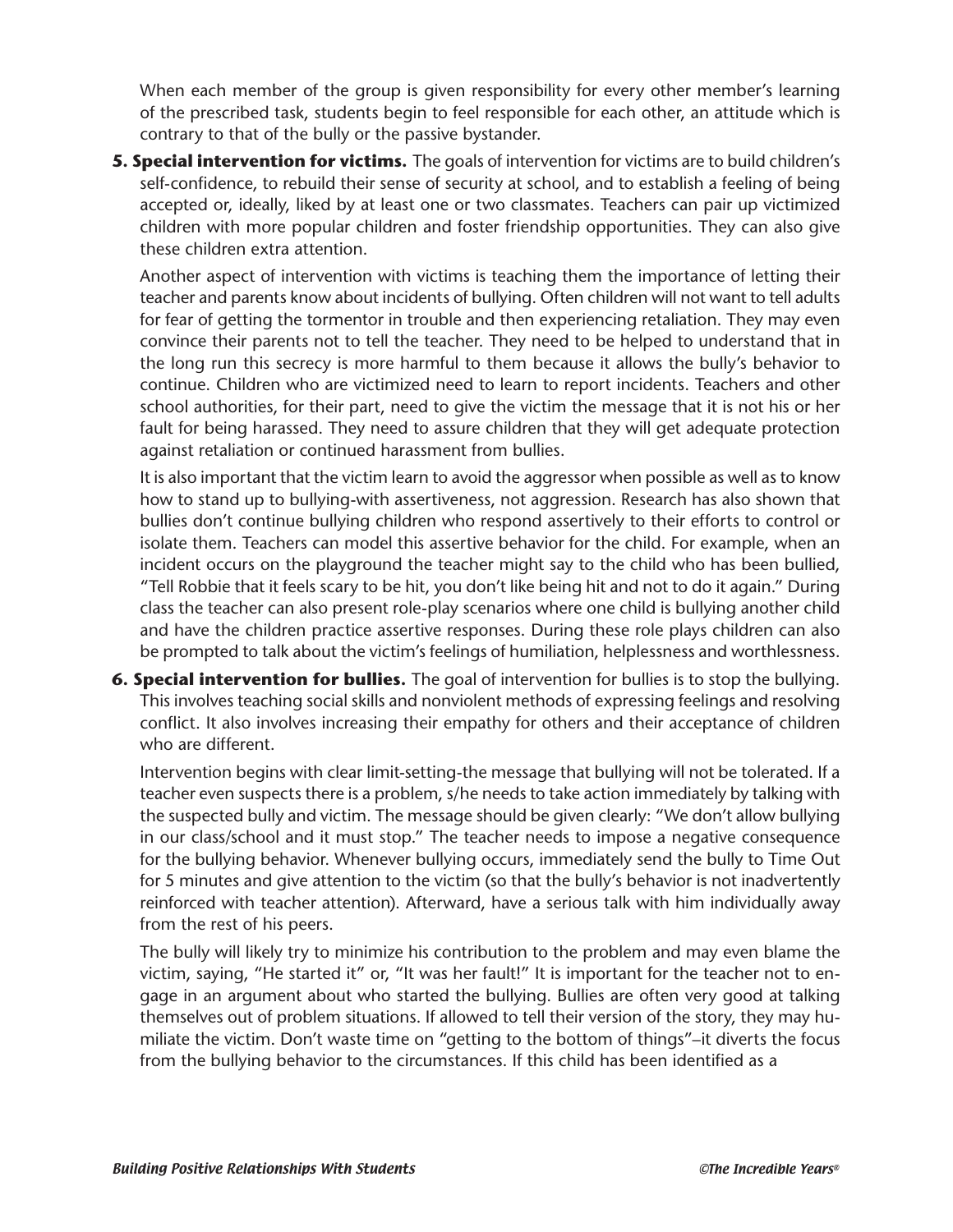bully, then it is advisable to adopt a policy that he will automatically be held accountable. Remember the message is that bullying will not be tolerated, under any circumstances. If you are in doubt about who did the bullying (a rare situation indeed) send both children to Time Out, saying, "It looks like both of you may have been doing some bullying, so both of you need to go cool down and think over how you could have behaved differently."

Loss of a privilege can also be an effective discipline approach for bullying, an alternative to Time Out. The privilege might be recess or some special privilege that the student values, like computer time. Teachers should set up a discipline hierarchy for their classrooms defining the consequences for bullying, with the severity increasing as the number of incidents increases. For example, the consequence for the first bullying incident might be specified as a Time Out; for the second, Time Out and loss of recess; for the third, loss of some other privilege and a call home to parents; for the fourth, a meeting between the child, parents, teacher and principal.

It will be easier for the bully to change his behavior if he feels accepted and liked. Teachers will need to be careful to praise and reward these children whenever they are behaving cooperatively with teachers and peers, being sensitive to others' requests, assuming responsibility for their behaviors, and-especially-reacting in non-aggressive ways in a conflict-provoking situation. Children who bully others are not easy children to develop relationships with; teachers will need to make an extra effort in this regard. It has been said that the children who most need love will ask for it in the most unloving ways; the same can be said for the children most in need of encouragement, praise and positive attention.

If bullying is going to be met swiftly with negative consequences, teachers will need to observe and closely monitor playground behavior, in particular extra supervision for children with a history of bullying (actual or suspected). This will mean that the lunch time or playground supervisor will need to position himself/herself close to the suspected bully-and to be visible to everyone. This will not only ensure safety of victims but will discourage others from becoming involved because they will not want to be the object of similar supervision. Sometimes teachers have a negative attitude toward recess supervision because they don't want to be seen as police officers; or they may stay inside at recess because they feel they need a break from the students. While teachers do need breaks, recess is not the appropriate time to take these breaks. Failure to adequately supervise recess, lunch time and the loading of buses means that the weaker students will be left to the mercy of bullies; without adequate supervision, intervention will not happen, and lack of intervention implies silent condoning of the bullying. Attentive supervision is effective not only for helping the bully realize his behavior is inappropriate, but also for assuring the safety of potential victims.

**7. Close cooperation between home and school.** As noted above, schools have an important responsibility for informing families about the extent and causes of the problem. The message to families can be that because of the potential seriousness of bullying, the school is going to focus on even minor cases of bullying and social isolation; moreover, the school should advise parents that this monitoring may initially result in increased contact from administrators or teachers until the problem has been resolved. Conversely, schools need to ask parents to communicate openly with them, to stay involved, and to contact teachers if they suspect their own or another child of bullying.

The school should let parents know that if it is discovered that students are bullying others or being bullied, the school will contact the parents concerned and ask for their cooperation in bringing about change. They should meet together to discuss the situation with them and collaboratively arrive at a plan for solving the problem. Parents who suspect their children are bullying can help by praising their children for cooperative behavior, setting up reward sys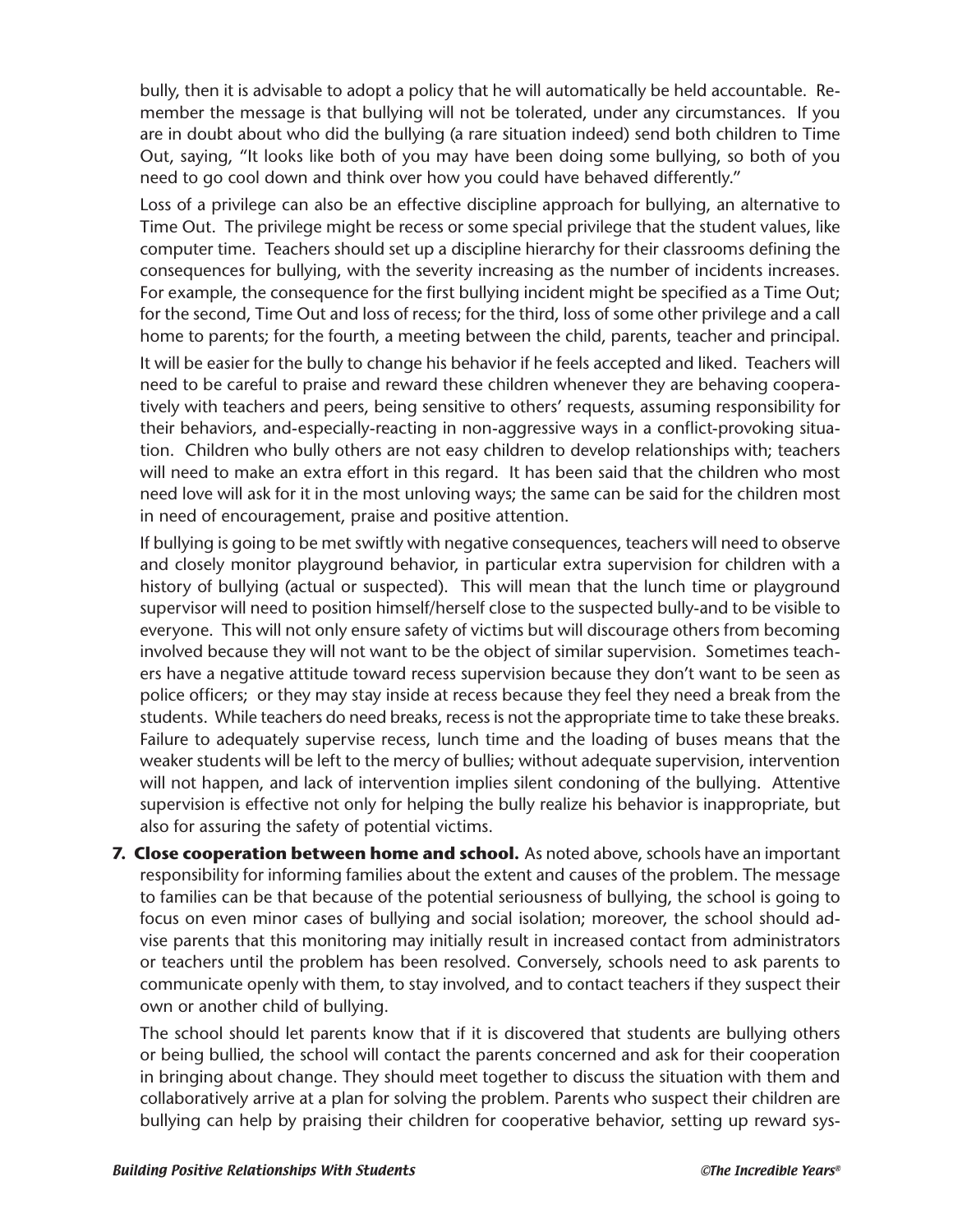tems for good behavior, applying nonviolent or punitive consequences for misbehavior (e.g., loss of privileges, Time Out, work chores) and setting up rules that make it clear that they take the bullying seriously and will not tolerate the behavior. If both the school and parents are applying negative consequences, then it is less likely to reoccur. For the family who is chaotic and disorganized, teachers can help parents define a few family rules which are written down and displayed and plan a set of consequences for violations of those rules. They can encourage parents to praise their child when he or she follows the rules. Parents should be urged to spend time with their child and get to know their child's friends.

Parents who suspect that their child is being bullied should let their child's teacher know as soon as possible. They can also try to increase the self-confidence of the victimized child by helping him or her establish friendships and stand up for himself or herself assertively. Although it is understandable to want to protect a child who has been bullied, parents should avoid being overprotective, as this attitude on the part of parents can increase a child's sense of isolation from peers and thus exacerbate the problem.

**8. Parents educate their children about the problem.** Parents need to make clear to their children that bullying is unacceptable. They can introduce the issue by talking to them about the problem and asking them if anyone in their class is often "picked on" or left out. Parents should increase their children's understanding of the problem by explaining the concepts of passive participation in bullying and of "covert" bullying (excluding the child). Parents might attempt to determine whether their child has sympathy for the victim and whether s/he would be willing to do anything to help the student. They should discuss the importance of their reporting the problem to teachers, explaining why "tattling" actually is not wrong but actually helps the bully (and potential victims) in the long run. They can strive to develop their child's empathy for the victim and involve their child in ending the victimization by inviting a "victim" to a picnic or home after school. Any of the classroom strategies discussed earlier for teachers could also be used by parents in the home.

**When parents and schools break the silence, share information with each other, and collaborate in finding solutions without blaming one another, they can make great strides towards reducing the problem. (Olweus, 1993)** 

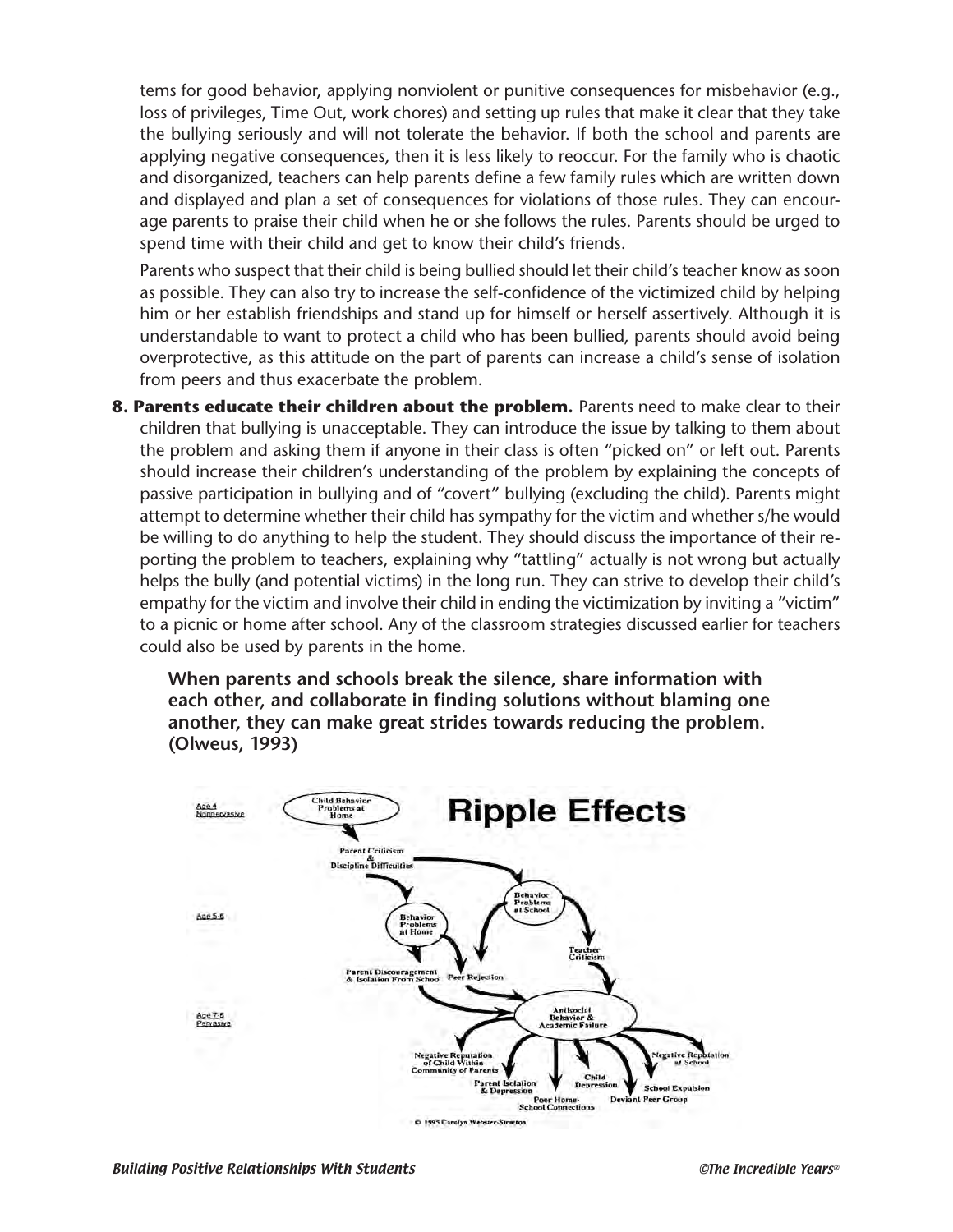## References

- Besag, V. E. (1989). Bullies and victims in school. A quide to understanding and management. Philadelphia: Open University Press
- Boulton, M. J., & Smith, P. K. (in press). "Bully/victim problems among middle school children: Stability, self-perceived competence, and peer acceptance." *British Journal of Developmental Psychology*.
- Farrington, D. (in press). "Understanding and preventing bullying." In M. Tonry & N. Morris (Eds.), *Crime and Justice*, Vol. 17. Chicago: University of Chicago Press.
- Loeber, R., & Stouthamer-Loeber, M. (1986). "Family factors as correlates and predictors of conduct problems and juvenile delinquency." In M. Tonry & N. Morris (Eds.), *Crime and Justice*, Vol. 7. Chicago: University of Chicago Press.
- Olweus, D. (1978). Aggression in the schools. Bullies and whipping boys. Washington, DC: Hemisphere Press (Wiley).
- Olweus, D. (1980). "Familial and temperamental determinants of aggressive behavior in adolescent boys: A causal analysis." *Developmental Psychology*, 16, 644-660.
- Olweus, D. (1993). Bullying at school: What we know and what we can do. Oxford: Blackwell Press.
- Perry, D. G., Kusel, S. J., & Perry, L. C. (1988). "Victims of peer aggression." *Developmental Psychology*, 24, 807-814.
- Pulkkinen, L., & Tremblay, R. E. (1992). "Patterns of boys' social adjustment in two cultures and at different ages: A longitudinal perspective." *International Journal of Behavioral Development*, 15, 527-553.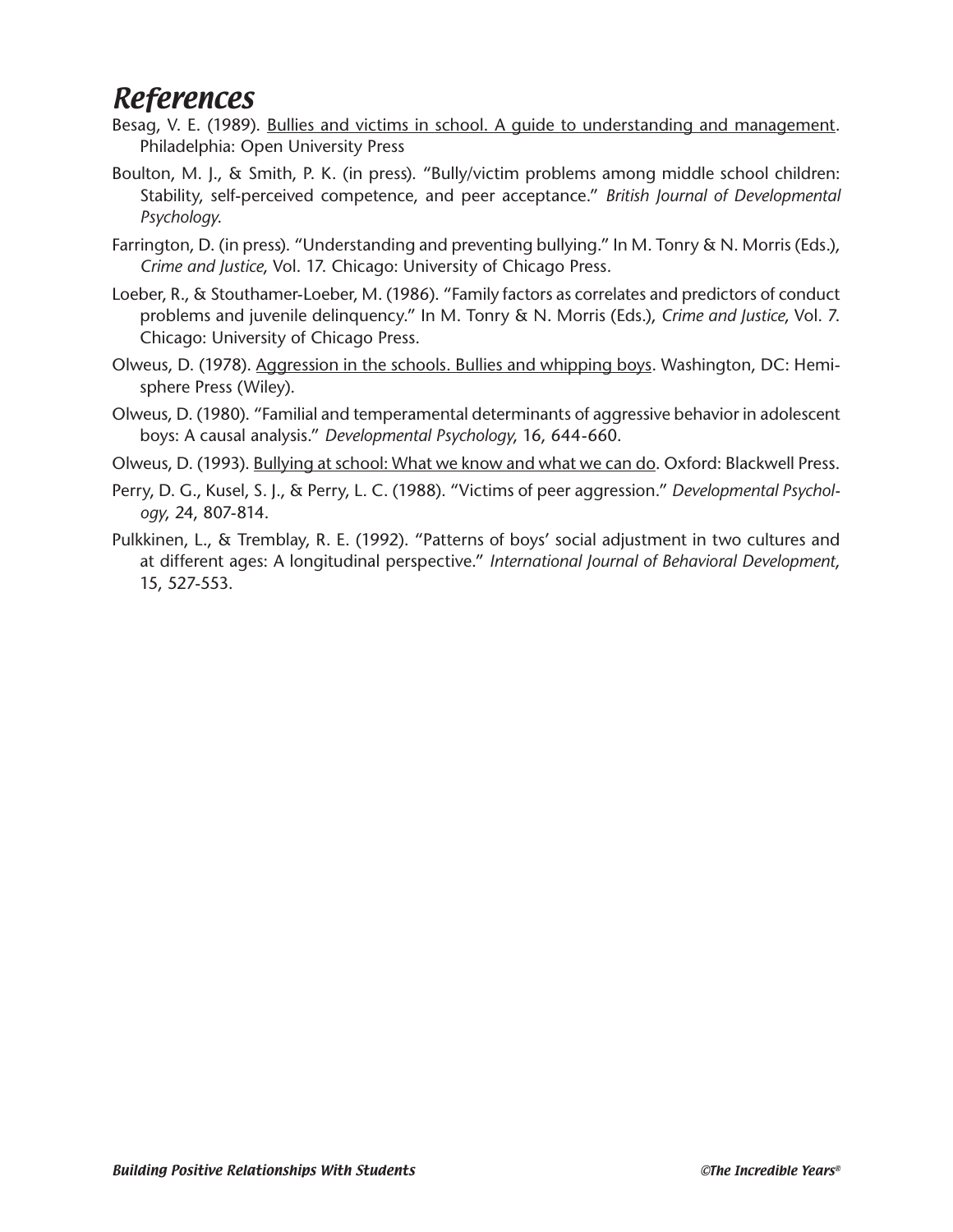## Ideas for Building Positive Relationships with Students

**Dialogue Journals.** When the children first come into the classroom in the morning they are asked to spend 10 minutes writing anything they want in their "dialogue journals." Students are encouraged to share this writing with the teacher by putting their diaries in his or her "in box" when they are ready for the teacher to read them. The students are given the choice of when or whether they want the teacher to read their dialogues. These diaries are referred to as "dialogue" journals because the students often will ask the teacher questions to which she or he can respond with comments, questions, stickers, or special notes to be taken home to parents. The dialogue journal approach allows teachers to have more personal discussions with each individual student as well as allowing for privacy.

While this dialogue approach requires that the student be able to read and write, it can be adapted for use with younger children. This could be accomplished by having the teacher write in the child's journal describing something that happened that day at school, which the parent can then read to the child when he or she picks up the child at the end of the school day. The parents may be encouraged to write a response of their own in the journal or to write a response that the child dictates. This approach fosters close communication between parent, teacher and child.

**Listening Bear.** Another fun strategy for getting to know students is a "Listening Bear." "Listening Bear" (an actual teddy bear) goes home each day with a student who has demonstrated exceptional listening in class that day. When Listening Bear is at a student's home he is listening, watching and participating in all that goes on in the family (he may go to restaurants, baseball games, etc.). The family members are asked to write in the journal about the bear's visit to the family–that is, what he saw and did while he was there. If the child cannot write, she or he may dictate to the parents. The next day the student brings Listening Bear back with his or her journal which is read aloud to the class. This is a very effective way to get to know students and their families, and it reduces some of the pressure on the child because the story is told from Listening Bear's perspective. It also fosters a home experience between the parents and child which can be shared at school. While it is fun, it also reminds everyone of the importance of listening. (Teachers should be sure that all the students get to take Listening Bear home at some point.) The same idea could also be used for a shy child such as a "Sharing Bear."

**Survey To Parents–Important Information About Child.** The teacher may choose to send a survey form home at the beginning of the year asking for some personal information such as whether there have been any recent divorces or illnesses in the family, what the current living arrangements are, what forms of discipline the parents use, the nature of the child's temperament and special interests, what helps calm the child down, and any particular concerns the parents have regarding their child.

**Home Visits.** Home visits at the beginning of the year (even prior to school starting) are a powerful way to get to know students and their families and to learn a wealth of information about the child and family in a short period of time. While it may not be feasible to do home visits for all the students in your classroom, it could be invaluable for students who have some special social and/ or academic problems. These visits can initiated with a letter sent to the families ahead of time (perhaps in the summer) explaining the purpose of the home visit and asking the child to be the host or hostess for the visit. The child then has the task of deciding what to share with the teacher when he or she visits and showing the teacher through the home.





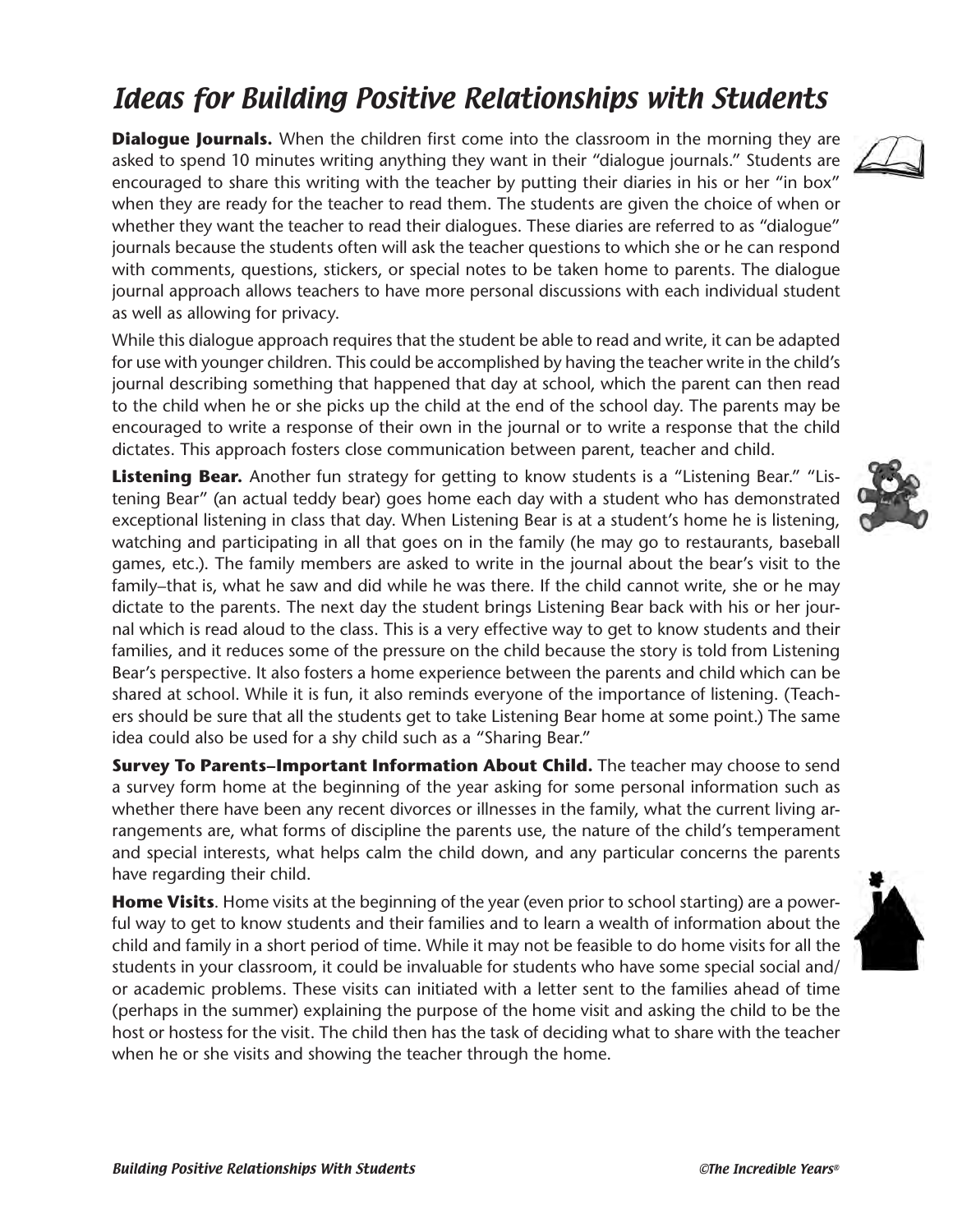**Special visits with students.** Another way a teacher can get to know students outside of the classroom is to attend an event in which they are participating–baseball or soccer games, ballet or music recitals. Making this effort demonstrates the teacher's caring and commitment to developing relationships with students. Other options include spending some individual time with the student at lunch or joining them in a play activity on the playground.



**Getting to know the parents.** One sure way to build closer relationships with students is to get to know the parents. Teachers can get to know parents through some of the means we discussed above such as home visits at the beginning of the year and surveys about family life. Through "dialogue journals" teachers can foster closer relationships with parents. Other strategies which foster supportive and collaborative relationships with parents might include phone calls, notes home about children's successes, invitations to parents to attend informal brown bag lunches with teachers, invitations to participate in the classroom by sharing something (e.g., a trip or special skill), or reading to students in class or helping with some classroom activity, and so forth.



**Seeing with the heart.** The teacher places a big red heart on the board and explains that this heart has feelings. The teacher explains that when someone pushes you, takes a crayon or says something rude, the heart gets smaller and folds up. Then the teacher asks, "How can we make the heart unfold?" and the students will talk about apologizing, sharing, and helping others. When the teacher notices these things happening she can add to the heart and show it growing.

**Play box**. One idea to foster playfulness is for the teacher to keep a special box near his or her desk in which he or she keeps some items such as a wig, glasses with springing eyeballs, a microphone, funny t-shirts and so forth. The teacher can surprise students when they arrive by wearing something from this box, and can turn to it when students' attention is wavering. For example, the teacher might put on the wig and pull out the microphone to announce a special instruction or transition to a new activity. This playfulness serves to keep children engaged so that they can be learning.

When teachers follow students' lead, they show respect for their ideas and demonstrate compliance with their requests. This modeling of compliance to appropriate requests from students helps students become more compliant with teachers' requests in other situations. Moreover, it contributes to reciprocity in the relationship–a power balance, so to speak. Such reciprocity leads to closer and more meaningful relationships.

Role-play between teachers and children is also important because role-plays encourage students to take another's perspective. Fostering this ability to take another's perspective is important in the development of empathy. Role-play also builds creativity in children.



**Happy Grams.** Giving out "Happy Grams" is another strategy for building positive relationships with students. A "Happy Gram" is a brief written statement given to the child announcing his or her success or accomplishment, or a description of something we have particularly enjoyed about the student's participation in class. Students can be given a box on their desk for their Happy Grams and each day the teacher reads them with the students and sends them home to their parents. These Happy Grams may say things like, "Today I enjoyed hearing about Anna's pet rabbits at home. She is good at sharing with others in class." or, "Patrick was very friendly today. I noticed when he helped Robbie after he fell down on the sidewalk." or, "Gregory controlled his anger and was able to talk about his feelings–he is building good self-control skills."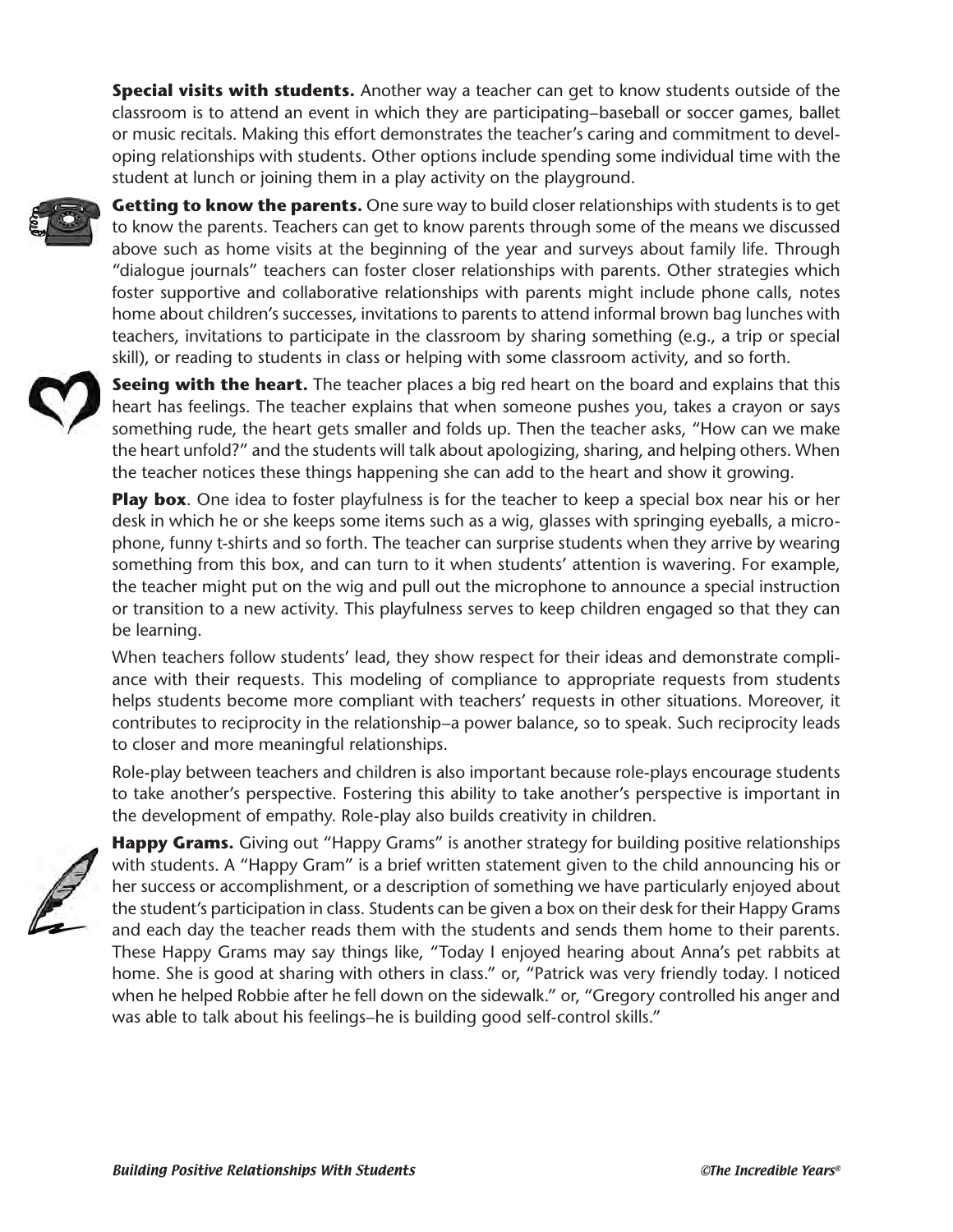# Adults that Support My Growing and Learning: My Temperament *(e.g., activity level, adaptability, physical sensitivity, intensity, distractibility, persistence, predictability, quiet, anxious, angry):* My Social, Language and Academic Level *(e.g., plays alone, anxious or withdrawn, wants to initiate play with others but doesn't know how, social interactions are inappropriate, very few words, lots of language, inappropriate language, limited or strong academic skills such as reading or math level):* My Favorite Activities/Things I Am Good At *(e.g., reading, soccer, games, music, cooking, building activities, drawing, pretend play, doing science projects):* Social, Emotional, Persistence, Language and Academic Skills I am Learning *(e.g., helping others, calm down methods, speaking politely, taking turns, listening):* My Teacher's Goals for Me *(e.g., helping child follow directions, make a friend, improve child's academic success, reduce my own anger and stress):* How I am Incredible! Child's Name and Age:

©

® **Parents, teachers, and children training series**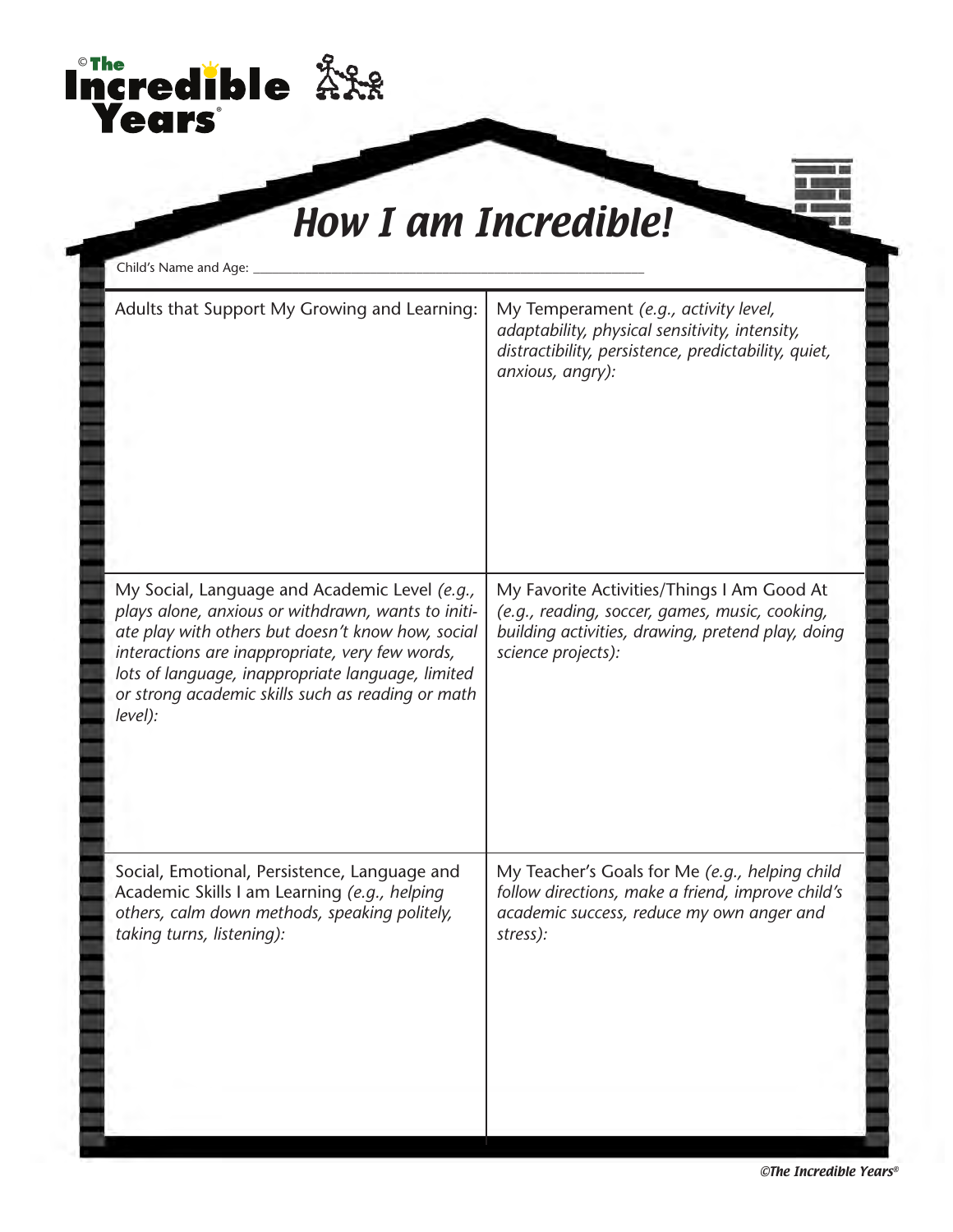## Brainstorm/Buzz—Promoting a Sense of Responsibility

Break up into small groups or buzz pairs to share ways teachers promote responsibility in their students.



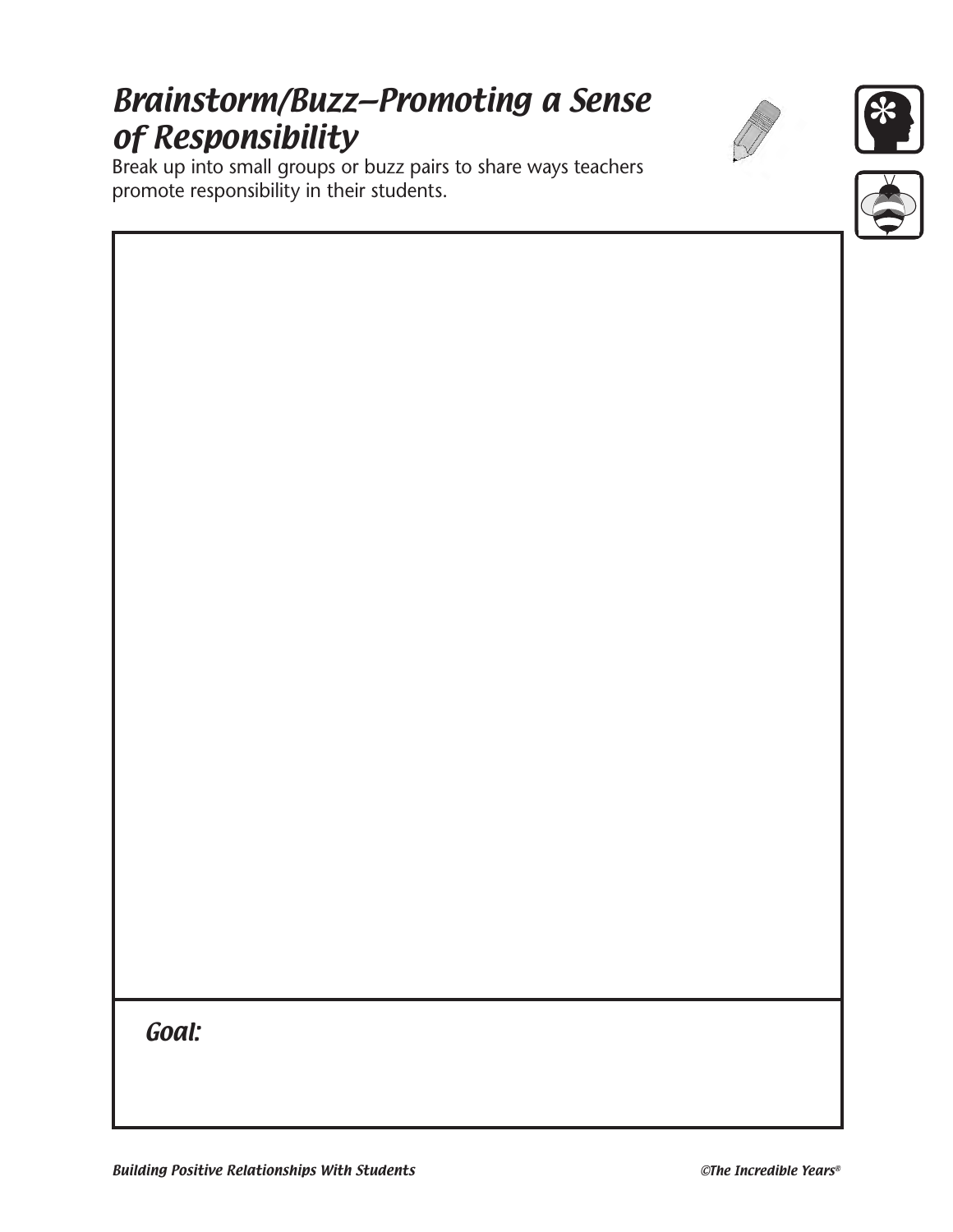

## Brainstorm/Buzz—Changing Students' Negative Reputations



Break out into small groups or buzz pairs to share ways you, as a teacher, can change a student's negative reputation into a more positive reputation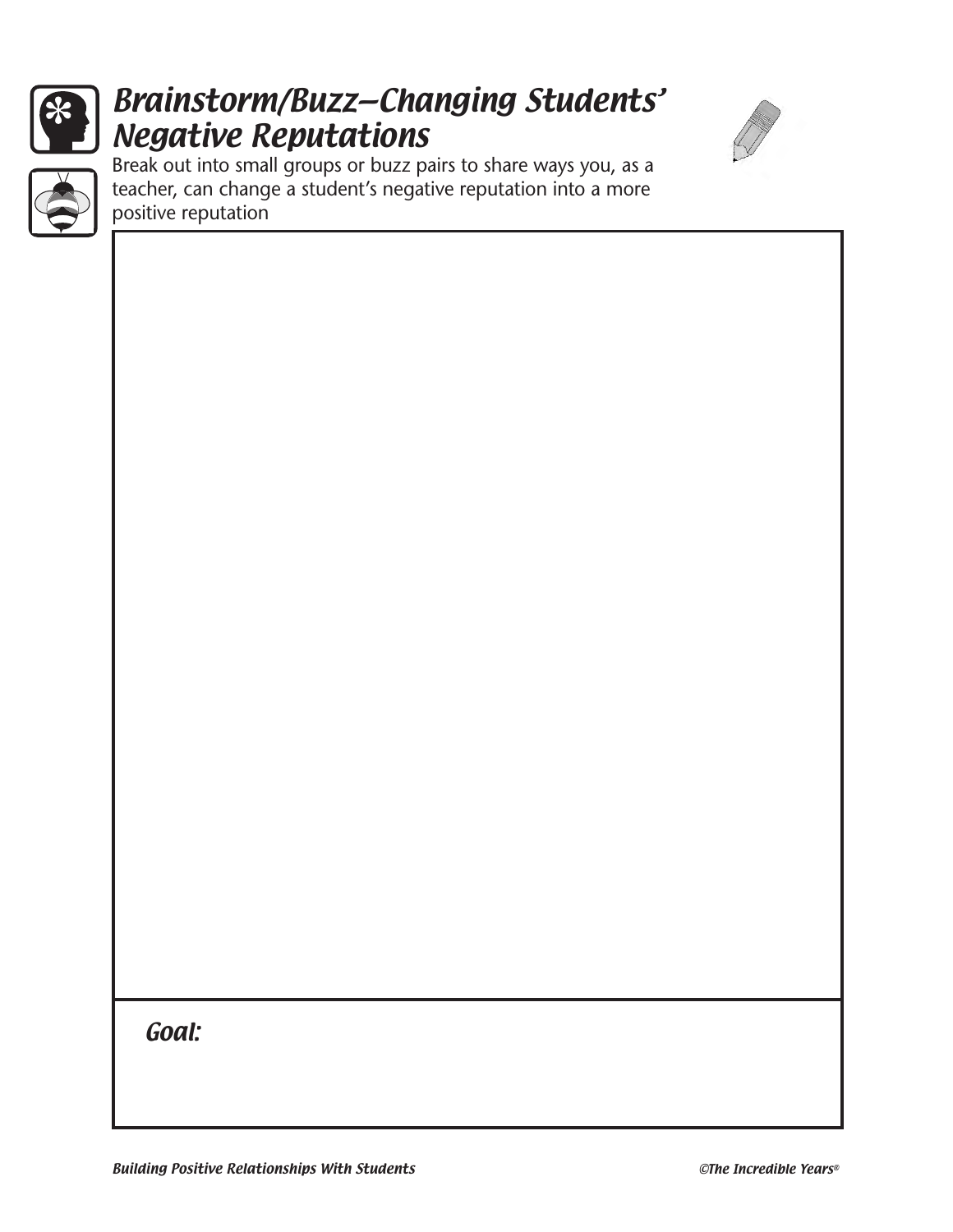## Brainstorm/Buzz—Building Relationships With Students

In your group, share things you do to promote positive relationships with your students.





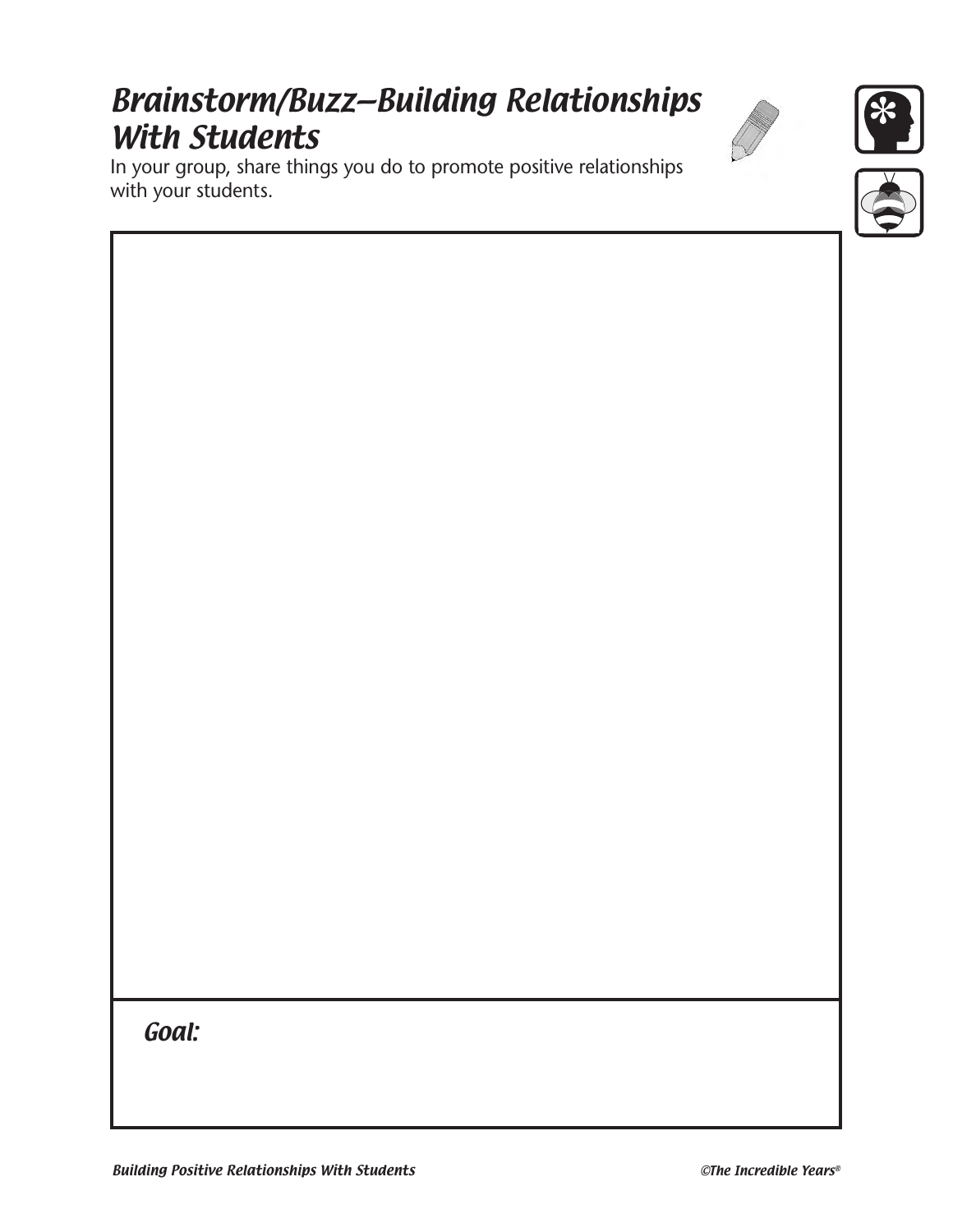

## Brainstorm/Buzz—Building Relationships With Parents



Share with your buddy or group strategies you use to build positive relationships with your students' parents.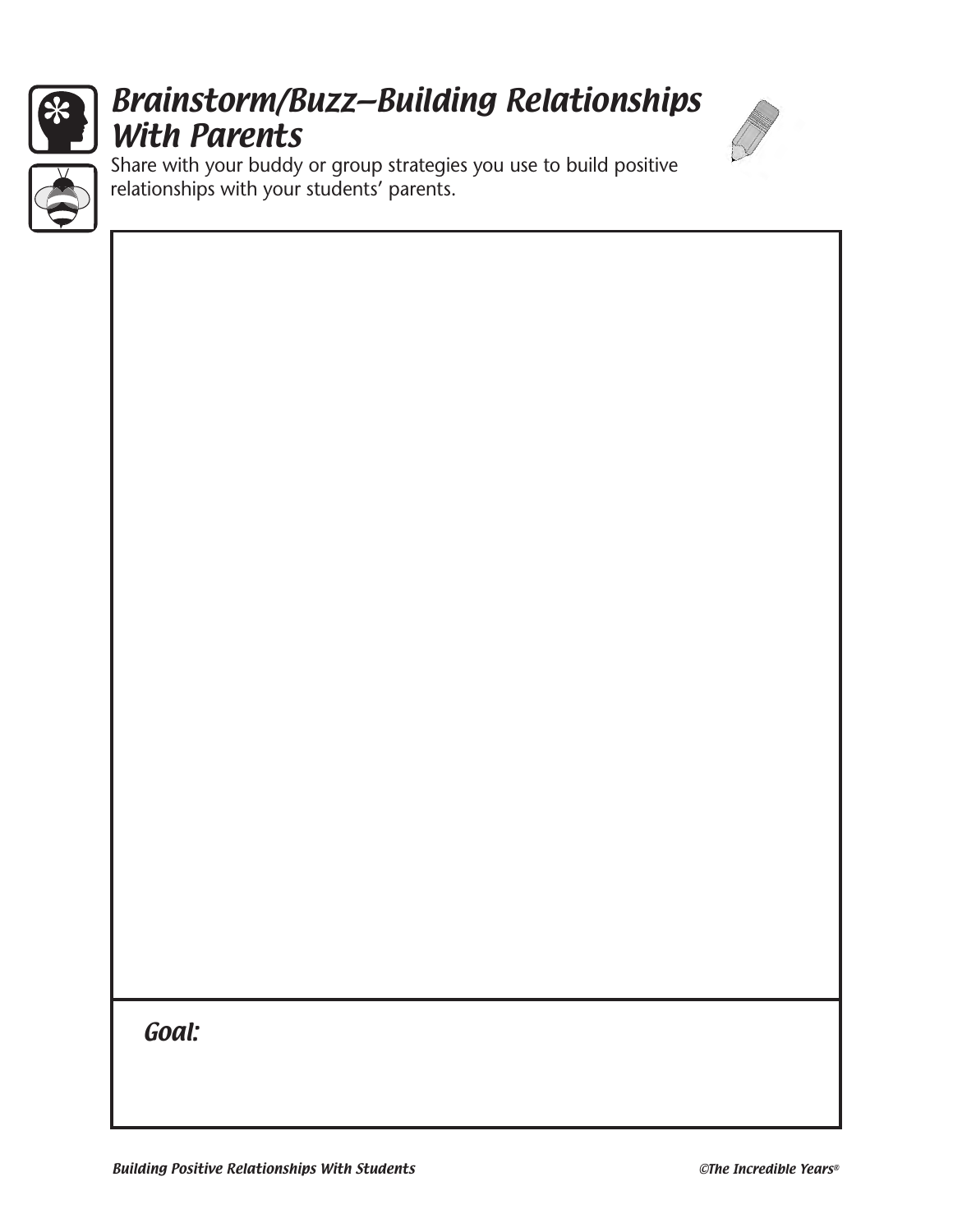## Brainstorm/Buzz—Goal Setting

Think about possible barriers to building positive relationships with a difficult child and how you will overcome these barriers. Set goals for yourself.



| <b>Barriers to Building</b><br><b>Positive Relationships</b> | <b>Ways to Overcome</b><br>these Barriers |
|--------------------------------------------------------------|-------------------------------------------|
|                                                              |                                           |
|                                                              |                                           |
|                                                              |                                           |
|                                                              |                                           |
|                                                              |                                           |
|                                                              |                                           |
|                                                              |                                           |
|                                                              |                                           |
|                                                              |                                           |
|                                                              |                                           |
|                                                              |                                           |
|                                                              |                                           |
|                                                              |                                           |
| Goal:                                                        |                                           |
|                                                              |                                           |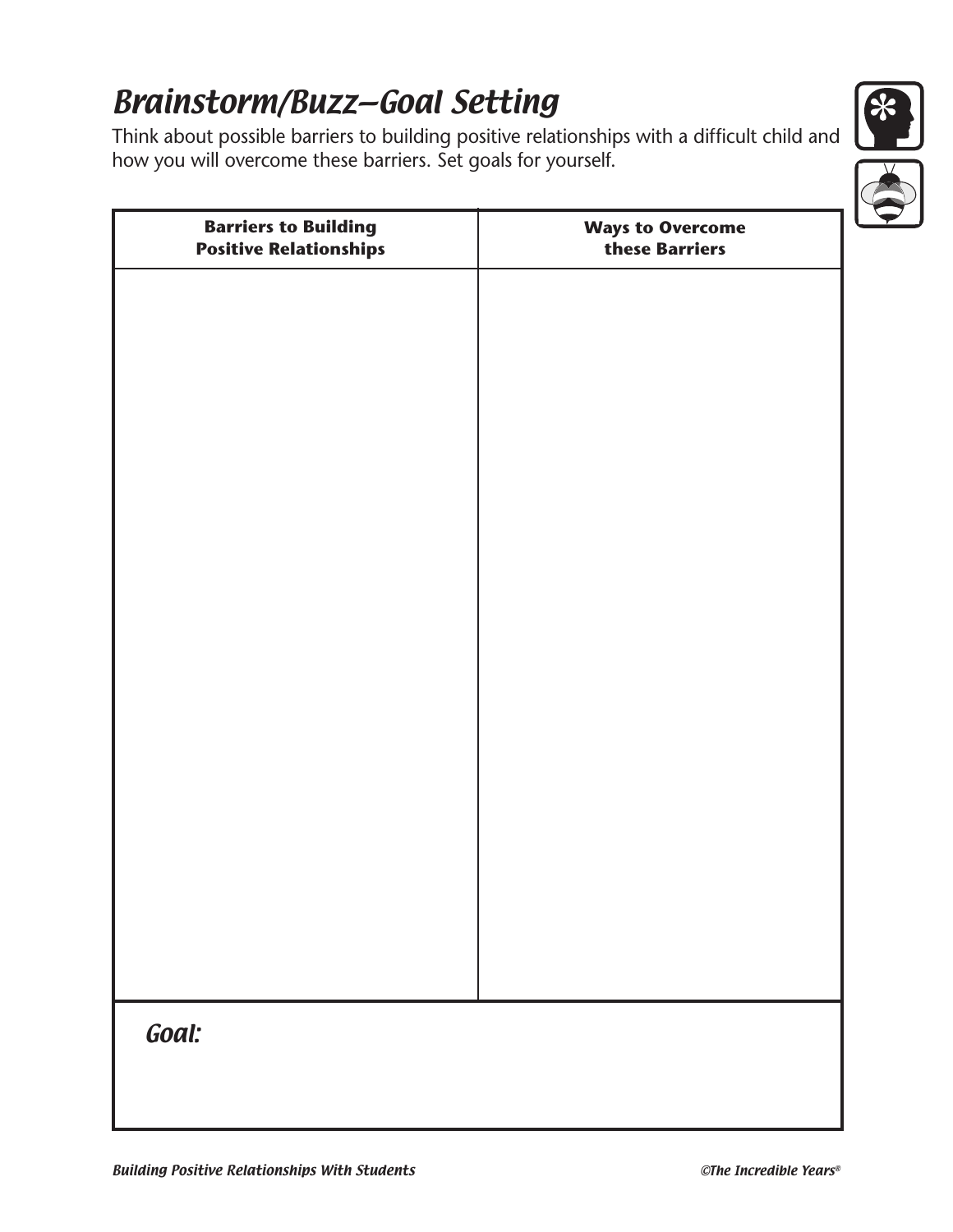

#### **The Incredible Years® Teacher Classroom Management Self-Reflection Inventory Building Positive Relationships With Students**

**Date: \_\_\_\_\_\_\_\_\_\_\_\_\_\_\_\_\_\_\_\_ Teacher Name: \_\_\_\_\_\_\_\_\_\_\_\_\_\_\_\_\_\_\_\_\_\_\_\_\_\_\_\_\_\_\_\_\_\_\_\_\_\_**

Teachers learn extensively from self-reflection regarding their classroom management and the teaching strategies they are using that are working or not working. From these reflections teachers determine personal goals for making changes in their approaches to bring about the most positive learning climate they can. Use this Inventory to think about your strengths and limitations and determine your goals.

| <b>Building Positive Relationships with Children</b>                                                                                                                                                                                          |              |                             |                     |                  |   |
|-----------------------------------------------------------------------------------------------------------------------------------------------------------------------------------------------------------------------------------------------|--------------|-----------------------------|---------------------|------------------|---|
| 1. I greet my students upon arrival with personal and positive<br>greeting (e.g., using child's name).                                                                                                                                        |              | $1 \t2 \t3 \t4 \t5$         |                     |                  |   |
| 2. I interact with my students with warmth, caring and respect.                                                                                                                                                                               | $\mathbf{1}$ | $\overline{2}$              | $3\quad 4$          |                  | 5 |
| 3. I speak calmly and patiently to my students.                                                                                                                                                                                               | $\mathbf{1}$ |                             | $2 \quad 3 \quad 4$ |                  | 5 |
| 4. I listen to my students and avoid judgmental or critical<br>responses.                                                                                                                                                                     |              | $1 \quad 2 \quad 3 \quad 4$ |                     |                  | 5 |
| 5. I provide sincere, enthusiastic, and positive feedback to my<br>students about their ideas.                                                                                                                                                |              | $1 \t2 \t3 \t4 \t5$         |                     |                  |   |
| 6. I personalize my communications with individual students (e.g.,<br>asks about life outside of school, their special interests, hobbies<br>or favorite books, shares something personal about self to<br>children, acknowledges birthdays). |              | $1 \t2 \t3 \t4$             |                     |                  | 5 |
| 7. I spend special time with each of my students (e.g., on<br>playground, during meals, unstructured play time).                                                                                                                              | 1            |                             |                     | $2 \t3 \t4 \t5$  |   |
| 8. I send home positive message cards to parents to tell them about<br>their children's' successes or accomplishments (e.g., happy<br>grams).                                                                                                 | $\mathbf{1}$ | $2^{\circ}$                 | $3\quad 4$          |                  | 5 |
| 9. I make positive calls to parents to tell them about their children's<br>successes or positive behavior.                                                                                                                                    | $\mathbf{1}$ | $\overline{2}$              | 3 <sup>1</sup>      | $\boldsymbol{4}$ | 5 |

#### **1 – Never 3 – Occasionally 5 - Consistently**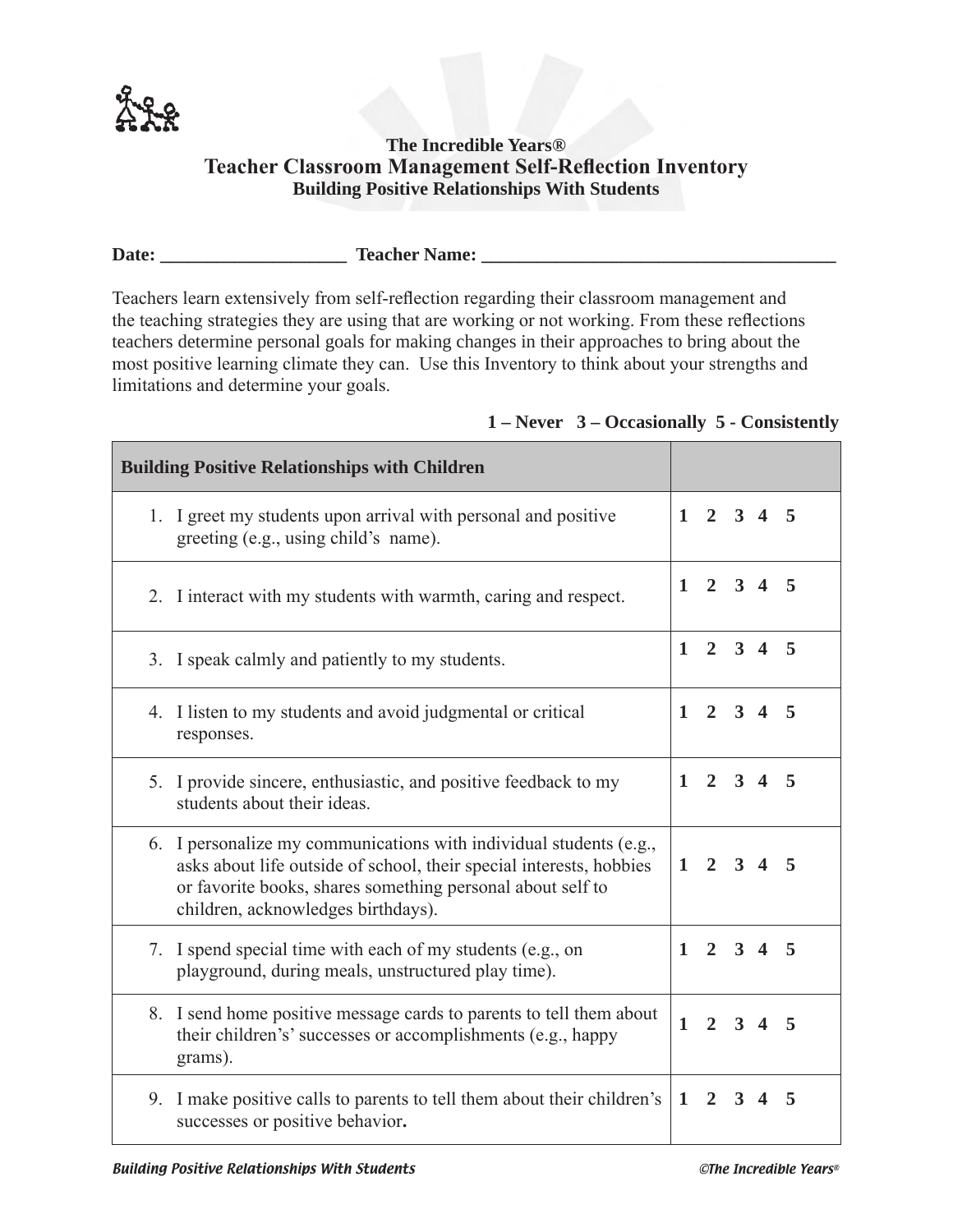| 10. I communicate belief to my students that they can succeed and<br>promote their positive self-talk.                                                                       |              | $1 \t2 \t3 \t4 \t5$ |                     |                             |      |
|------------------------------------------------------------------------------------------------------------------------------------------------------------------------------|--------------|---------------------|---------------------|-----------------------------|------|
| 11. I individualize each student's needs, interests and abilities<br>(e.g., planning activities or stories based on special interests of<br>children)                        |              | $1 \t2 \t3 \t4 \t5$ |                     |                             |      |
| 12. I help children in the classroom to appreciate each other's<br>special talents and needs.                                                                                | $\mathbf{1}$ |                     |                     | $2 \t3 \t4 \t5$             |      |
| 13. I am child-directed in my approach and behave as an<br>"appreciative audience" to their play.                                                                            | $\mathbf{1}$ |                     | $2 \quad 3 \quad 4$ |                             | $-5$ |
| 14. I avoid question-asking, directions and corrections when<br>possible.                                                                                                    | $\mathbf{1}$ |                     | $2 \quad 3 \quad 4$ |                             | 5    |
| 15. I share my positive feelings when interacting with my students.                                                                                                          | $\mathbf{1}$ |                     | $2 \quad 3 \quad 4$ |                             | - 5  |
| 16. I invite my students to help with classroom jobs and<br>responsibilities.                                                                                                |              | $1 \t2 \t3 \t4 \t5$ |                     |                             |      |
| 17. I adjust activities to be developmentally appropriate for each<br>child.                                                                                                 | $\mathbf 1$  |                     |                     | $2 \quad 3 \quad 4 \quad 5$ |      |
| 18. I play with children in ways that provide teacher modeling,<br>prompting and guided practice.                                                                            |              | $1 \t2 \t3 \t4 \t5$ |                     |                             |      |
| 19. I work convey acceptance of individual differences (culture,<br>gender, sensory needs) through diverse planning, material and<br>book selections, and discussion topics. | $\mathbf{1}$ |                     | $2 \quad 3 \quad 4$ |                             | 5    |
| 20. I participate in pretend and imaginary play with my students.                                                                                                            | 1            | $\mathbf{2}$        | $3\quad 4$          |                             | 5    |
| <b>Future Goals Regarding Ways I will Work to Build Relationships</b><br>with Identified Students:                                                                           |              |                     |                     |                             |      |